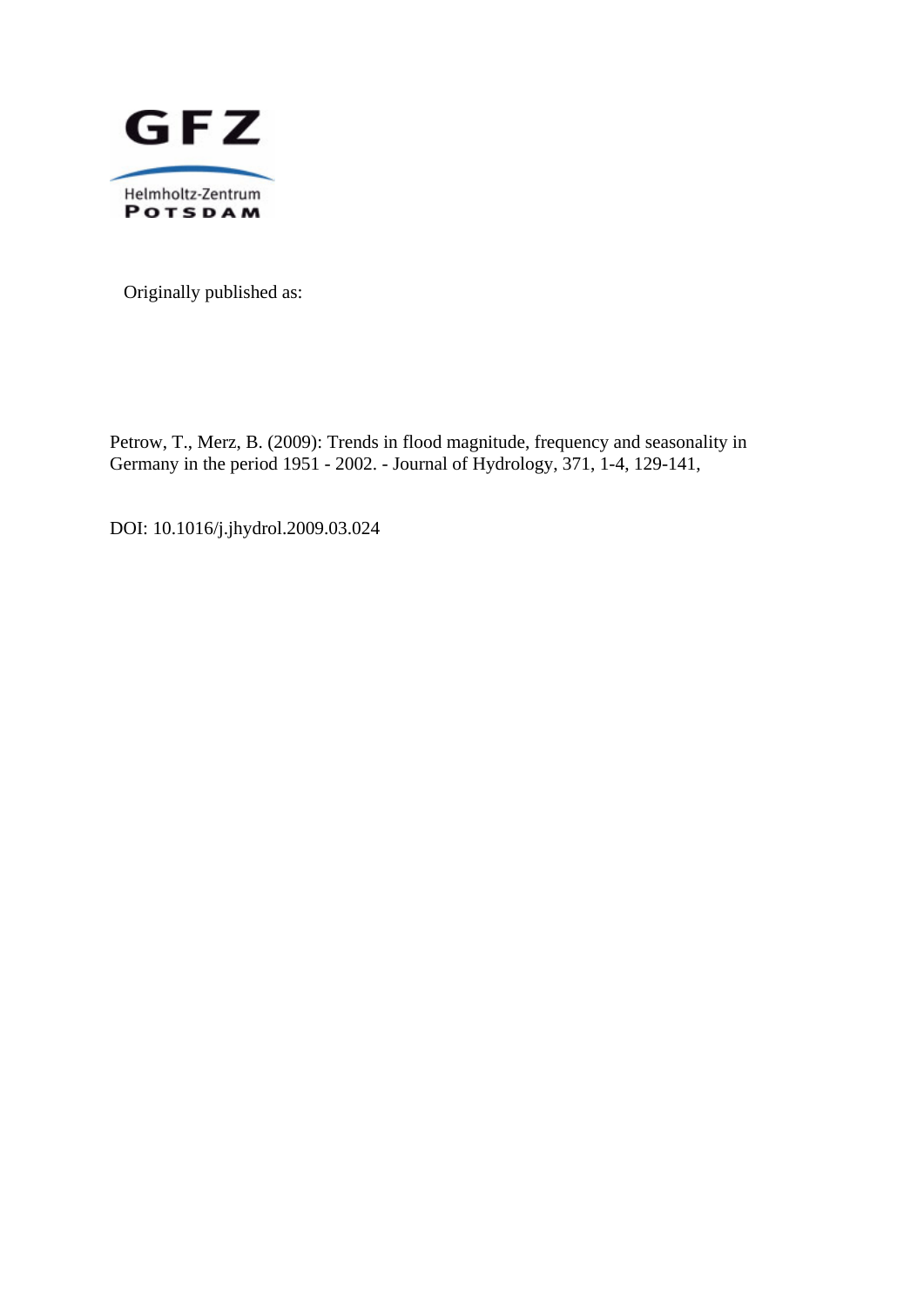```
1 Trends in flood magnitude, frequency and seasonality in Germany in the 
 2 period 1951 – 2002 
 3 
 4 Theresia Petrow<sup>a</sup> and Bruno Merz<sup>a</sup>
 5 
 a 6 GeoForschungsZentrum Potsdam, Section Engineering Hydrology, Telegrafenberg, 
7 14473 Potsdam, Germany; thpetrow@gfz-potsdam.de, bmerz@gfz-potsdam.de 
 8 
9 Corresponding author: 
10 Theresia Petrow 
11 GeoForschungsZentrum Potsdam 
12 Section Engineering Hydrology 
13 Telegrafenberg 
14 14473 Potsdam 
15 Germany 
16 Tel: +49-331-288-1512 
17 Fax: +49-331-288-1570 
18 Email: thpetrow@gfz-potsdam.de
```
- 19
- 20

## 21 **Abstract**

22 During the last decades several destructive floods in Germany led to the impression that 23 the frequency and/or magnitude of flooding has been increasing. In this study, flood 24 time series are derived and analyzed for trends for 145 discharge gauges in Germany. A 25 common time period of 52 years (1951-2002) is used. In order to obtain a country-wide 26 picture, the gauges are rather homogeneously distributed across Germany. Eight flood 27 indicators are studied, which are drawn from annual maximum series and peak over 28 threshold series. Our analysis detects significant flood trends (at the 10% significance 29 level) for a considerable fraction of basins. In most cases, these trends are upward; 30 decreasing flood trends are rarely found and are not field-significant. Marked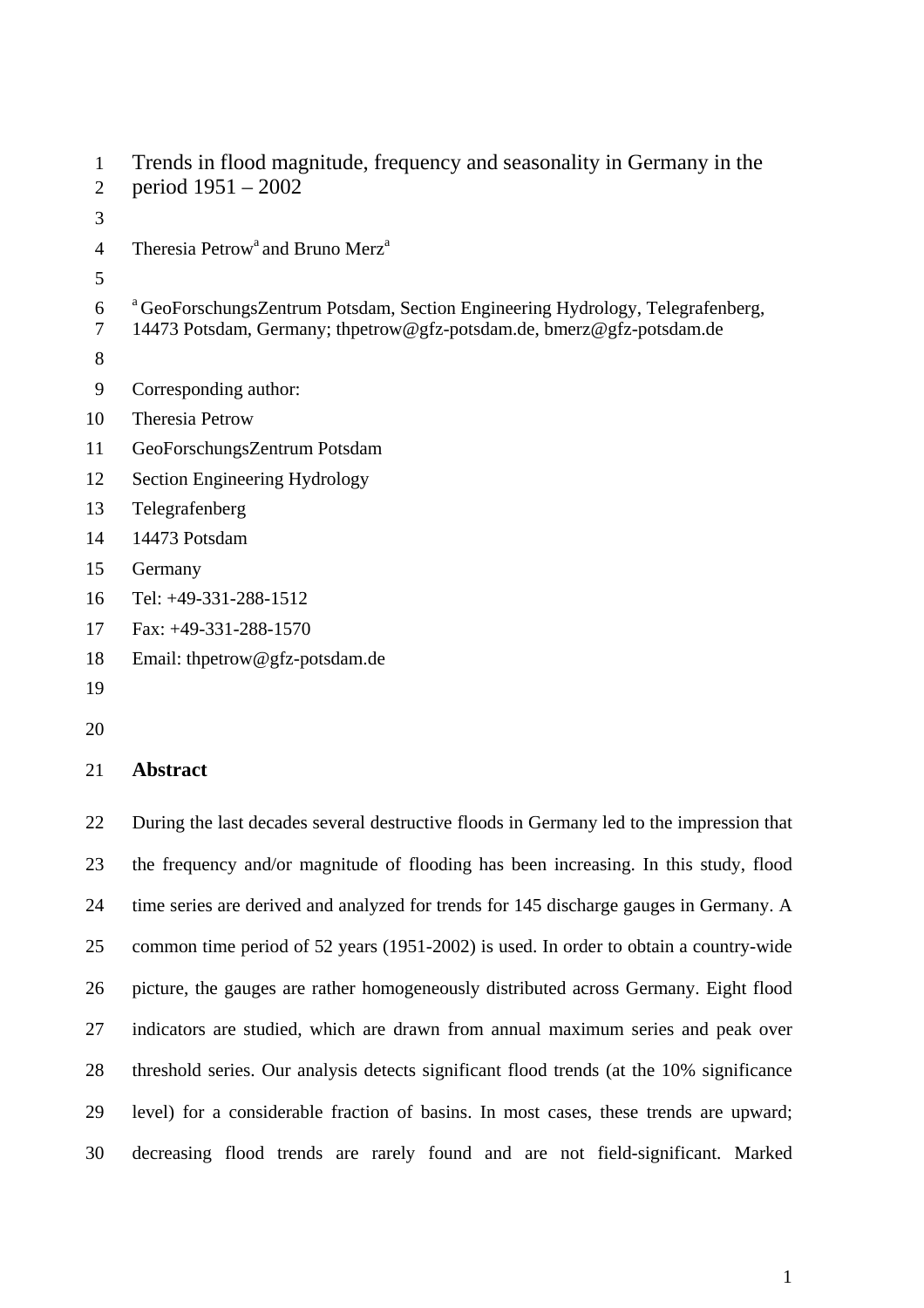31 differences emerge when looking at the spatial and seasonal patterns. Basins with 32 significant trends are spatially clustered. Changes in flood behavior in northeast 33 Germany are small. Most changes are detected for sites in the west, south and center of 34 Germany. Further, the seasonal analysis reveals larger changes for winter compared to 35 summer. Both, the spatial and seasonal coherence of the results and the missing relation 36 between significant changes and basin area, suggest that the observed changes in flood 37 behavior are climate-driven.

38

39 **Key words:** floods; trend; non-stationarity; climate change; land use change; Germany

40

## 41 **1 INTRODUCTION**

42

43 During the last decades several severe floods in different river basins in Germany (e.g., 44 1993 and 1995 Rhine; 1997 Odra; 1999, 2002 and 2006 Danube; 2002 and 2006 Elbe) 45 caused extensive inundations and high flood damages (Grünewald et al., 1998; Disse 46 and Engel, 2001; DKKV, 2004; Thieken et al., 2006). In the society and the media the 47 impression grew that the flood situation is worsening in Germany, and that this 48 perceived accumulation of large floods cannot be explained by natural variability. In 49 view of the current debate on climate change, the worry that floods are becoming more 50 severe or more frequent is rapidly gaining ground in the German public.

51 Flood estimation and flood design are traditionally based on the assumption that the 52 flood regime is stationary. In particular, flood frequency analysis requires the flood data 53 to be homogeneous, independent and stationary. Trends can have a profound effect on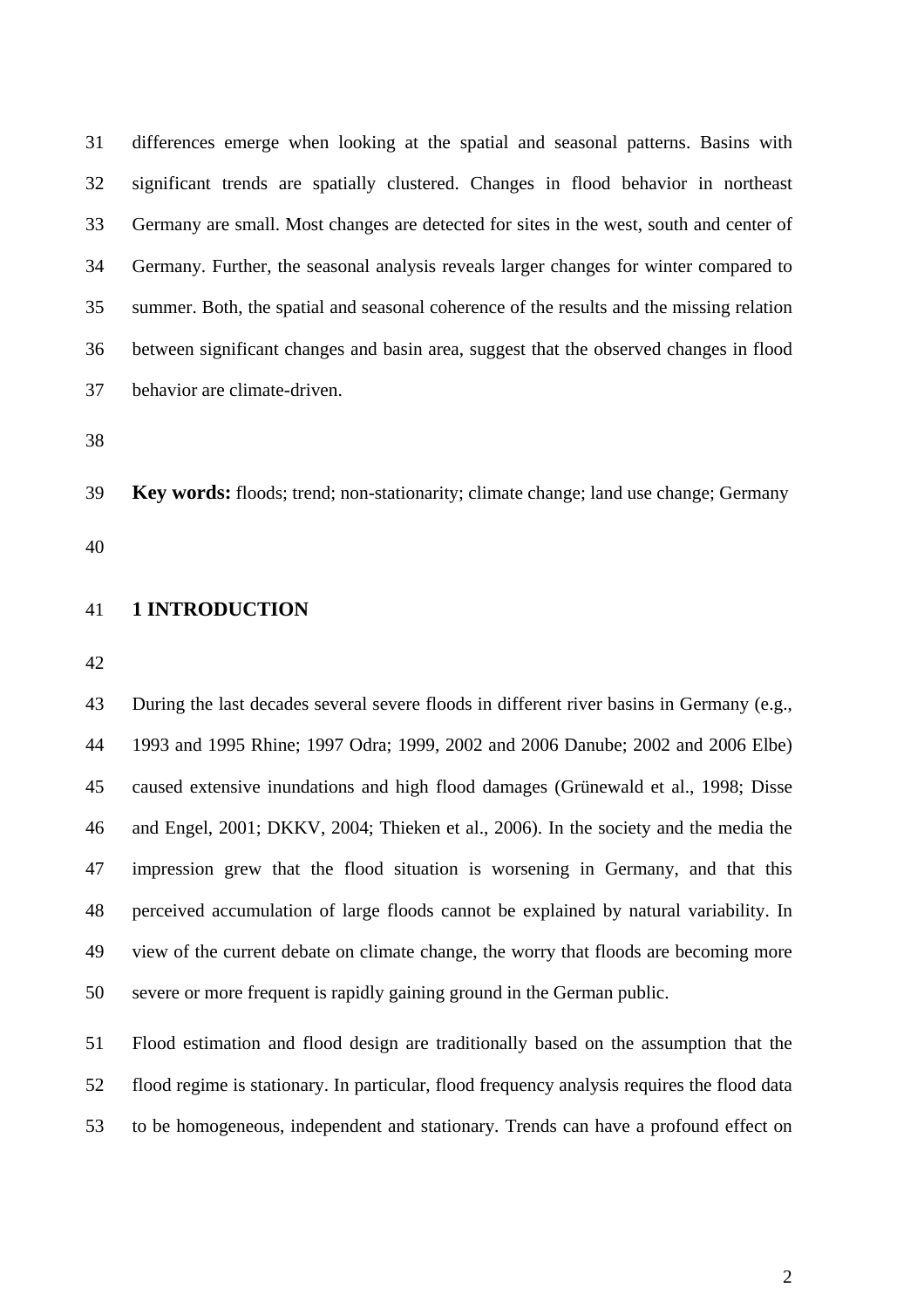54 the results of flood frequency estimation and can undermine the usefulness of the 55 concept of return period (Khaliq et al., 2006). If trends are present, flood estimation 56 procedures have to allow for changing flood regimes, e.g., by assuming time-varying 57 parameters of the flood frequency distribution (e.g., Strupczewski et al., 2001a, b).

58 There are many studies worldwide that analyze trends in different hydrological 59 variables. Examples are the studies of Adamowksi and Bocci (2001) on annual 60 minimum, mean, and maximum streamflow, Kunkel et al. (1999) on extreme 61 precipitation events, McNeil and Cox (2007) on stream salinity and groundwater levels, 62 and Johnson and Stefan (2006) on lake ice cover, snowmelt runoff timing and stream 63 water temperatures. However, only few studies can be found which focus on flood 64 trends.

65 Table 1 summarizes the main findings of recent studies on flood trends. These studies 66 have in common that large regions and a large number of discharge time series, 67 measured at different gauges, are analyzed. This approach has two advantages. Firstly, 68 it may be possible to identify spatial patterns in flood trends, and to distinguish basins 69 which have been changing from those which have been stable. Secondly, the assessment 70 of many gauges within one region may improve the signal-to-noise ratio. By studying 71 single basins, existing trends may not be identifiable due to local noise and 72 anthropogenic influences, such as river training works. The joint analysis of many 73 basins decreases the influence of local noise. If trends can be identified that are coherent 74 across several basins, these trends can be assumed to be a clear signal of change, and 75 not the result of local, possibly random influences.

76 Climate change is not the only possible driver of change in flood time series. Germany 77 is densely populated and has a long history of water resources management. Its basins 78 and rivers cannot be assumed to be pristine. Most of the basins in Germany have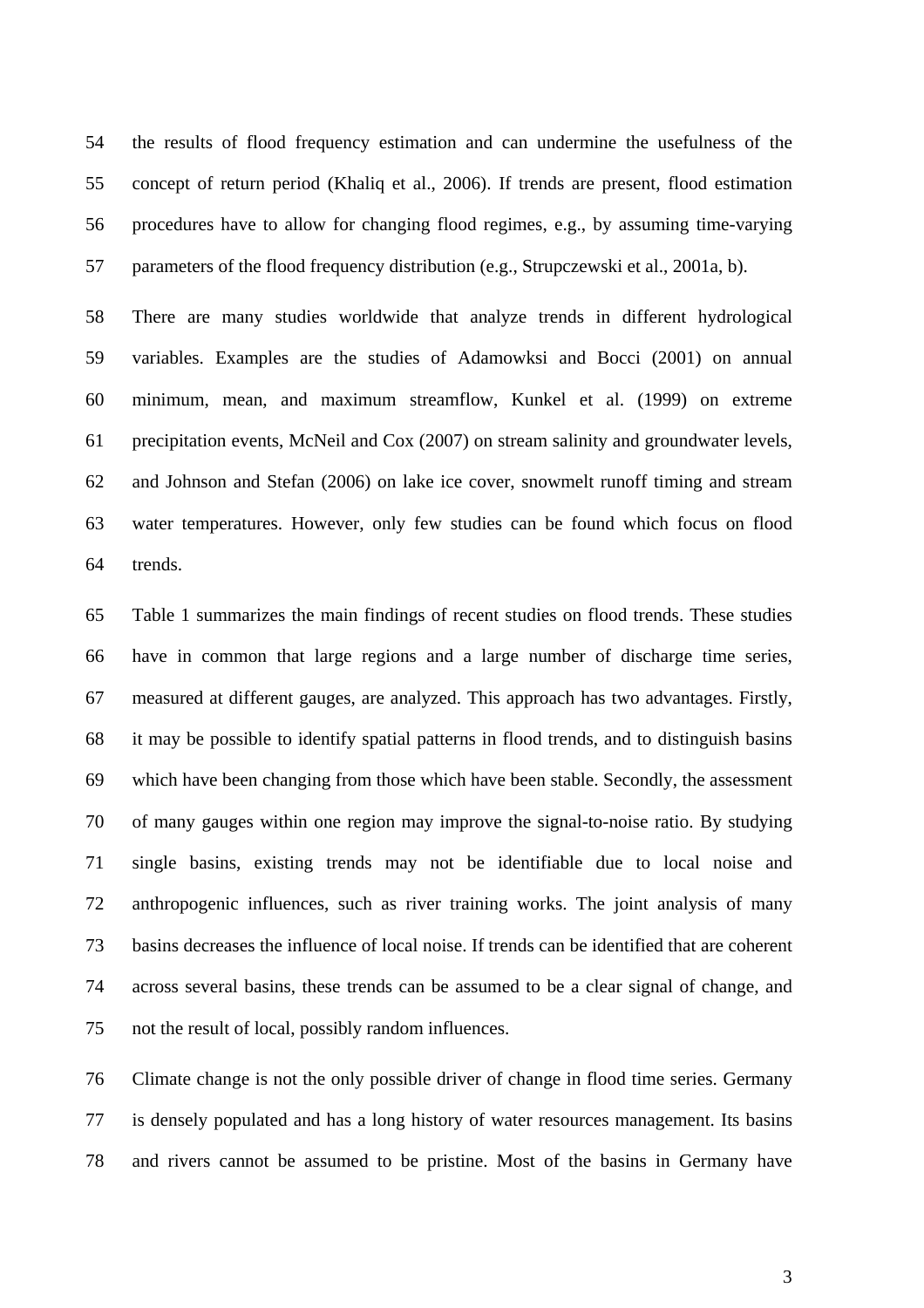79 undergone widespread land use changes, significant volumes of flood retention have 80 been implemented in the last decades, and many rivers have experienced river training 81 works (e.g., Helms et al., 2002; Lammersen et al., 2002; Mudelsee et al., 2004; Pfister 82 et al., 2004a). In particular, the active floodplains of many rivers in Germany have been 83 reduced through the construction of dykes. Pfister et al. (2004a) summarized the 84 impacts of land use change in the Rhine catchment. Although the Rhine catchment has 85 experienced widespread land use changes, significant effects on flooding could only be 86 detected in small basins. There is no evidence for the impact of land use changes on the 87 flood discharge of the Rhine river itself. These findings are in line with different 88 studies, which found little or no influence of land use on flood discharge (Blöschl et al., 89 2007; Robinson et al., 2003; Svensson et al., 2006). Blöschl et al. (2007) argued that the 90 impact of land use changes on floods is a matter of spatial scale. In small basins land 91 use changes can significantly alter the runoff processes, effecting flood magnitude and 92 frequency. However, these effects are expected to fade with increasing basin scale.

93 The general tendency of decreasing impacts with increasing basin scale does not apply 94 to river training works. On the contrary, river training impacts are likely to increase 95 with catchment size as there is a tendency for larger settlements and hence large-scale 96 flood protection works at larger streams (Blöschl et al., 2007). The cumulative effects of 97 river training works on floods in large basins are difficult to assess. Large-scale 98 hydraulic models are necessary that are able to consider the effects of flood protection, 99 such as river dykes, on the flood waves. Therefore, reliable quantifications of these 100 effects are rare. To complicate matters, the effects are expected to vary with flood 101 magnitude. For example, Apel et al. (in press) investigated the impact of dyke breaches 102 along the lower Rhine. They showed that dyke overtopping and successive dyke 103 breaching lead to large retention effects due to the inundation of the dyke hinterland.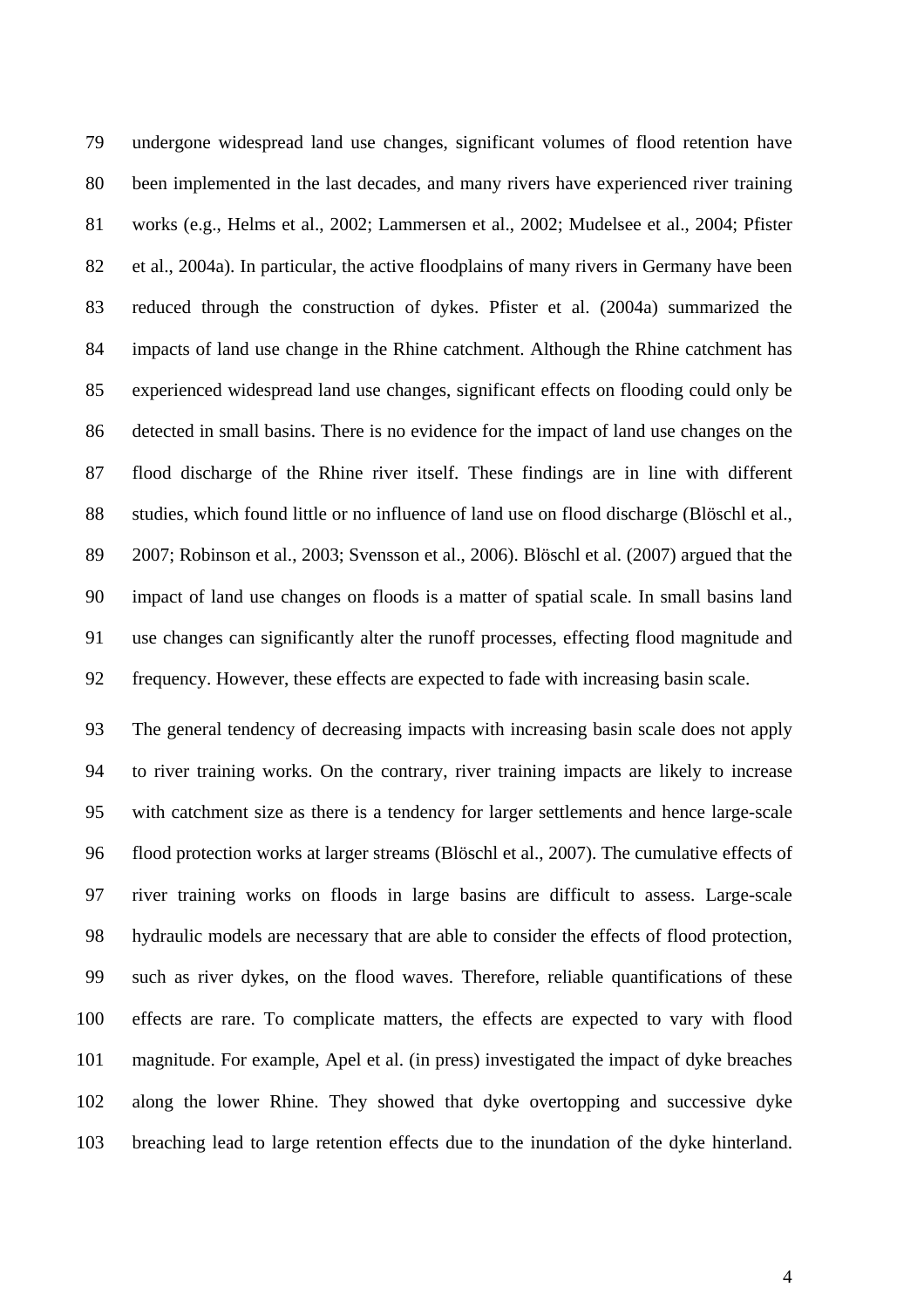104 Since large retention volumes are activated as consequence of dyke failures, flood peaks 105 are significantly reduced downstream of breach locations. These effects, however, occur 106 only for rare floods with return periods larger than approximately 400 years (Apel et al., 107 in press). Lammersen et al. (2002) analyzed the effects of river training works and 108 retention measures on the flood peaks along the river Rhine. The construction of weirs 109 along the upper Rhine in the years 1955-77 accelerated the flood wave, leading to a 110 higher probability that the flood peak of the Rhine coincides with the peaks of its 111 tributaries, such as the Neckar. After 1977, extensive retention measures along the main 112 stream have been planned and partially implemented. Averaged across many flood 113 events, the river training works have increased the flood peaks at Cologne and the 114 retention measures have decreased the peaks, however to a smaller extent. Today's 115 flood peaks at Cologne are expected to be a few percent higher than before the 116 extensive river training works in the 1950s.

117 The detection of coherent flood trends at many sites in a geographic region may allow 118 distinguishing climate-related changes from other anthropogenic changes. Although 119 local effects and anthropogenic influences, such as flood control measures, may 120 markedly influence the at-site flood behavior, such changes are not expected to cause 121 coherent changes over a large geographical area.

122 Table 1 lists nine recent studies which analyzed flood trends in a large number of 123 basins. All studies used the annual maximum streamflow (AMAXF) as flood indicator. 124 Other indicators, that are less often used, are peak over threshold time series (POT) or 125 streamflow percentiles. In two cases only, seasonal AMAXF have been used, 126 differentiating between summer and winter floods. Table 1 shows that there are no 127 ubiquitous flood trend patterns and that seasonally and regionally different patterns in 128 flood trends have to be expected. This result calls for trend analyses that take into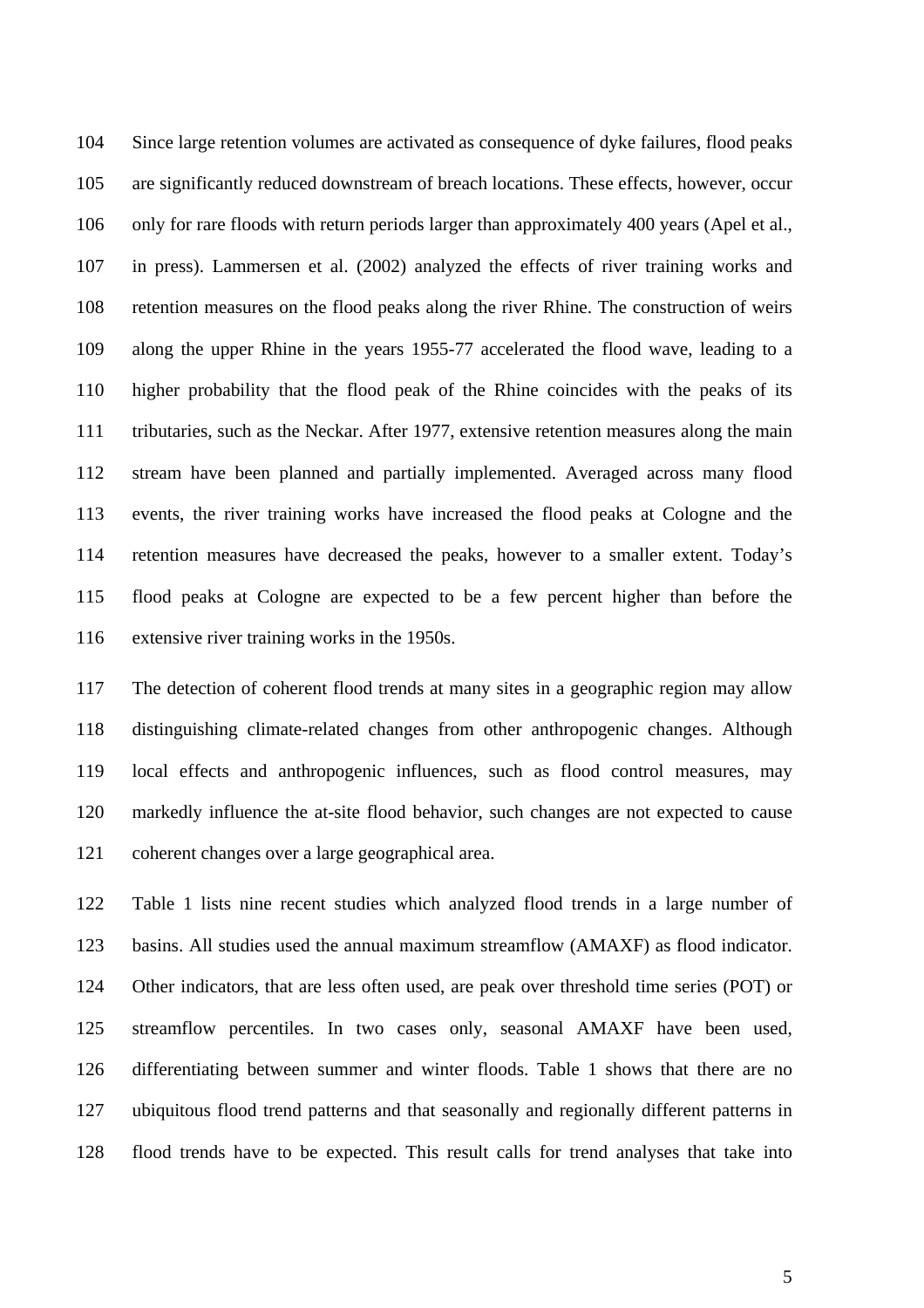129 consideration seasonal and spatial differences. Most of the studies compiled in Table 1 130 have their regional focus on north-America. Only few studies on flood trends in Europe, 131 covering large regions or entire countries, could be found. These are the studies of 132 Robson et al. (1998) and Robson (2002) for UK, and of Lindström and Bergström 133 (2004) for Sweden. Besides, there are recent studies on flood trends for large areas or 134 sub-catchments such as Lammerson et al. (2002) and Pfister et al. (2004a), or Pinter et 135 al. (2006), who studied issues on the flood hazard for parts of the Rhine catchment. 136 Also studies for parts of the Elbe and Weser catchments were compiled, e.g., by Helms 137 et al. (2002) or Mudelsee et al. (2006).

138 Main problems of flood trend analysis are data availability and data reliability. Many 139 discharge time series are short and are not suited for analyzing extreme events. 140 Kundzewicz et al. (2005) suggested a minimum length of 50 years for flood trend 141 detection. For some gauges there are systematic discharge observations in the range of 142 100 years or even more. Such time series are very valuable; however, the quality of 143 these data has to be examined carefully. Lindström and Bergström (2004) emphasised 144 the need to balance availability and reliability: very long discharge time series might not 145 be reliable, but reliable series might be too short.

146 There exist some studies on flood trends in Germany, which are however restricted to 147 specific regions or catchments. Mudelsee et al. (2006) analyzed flood trends during the 148 last 500 years in the Werra catchment (sub-catchment of the Weser). Winter flood 149 hazard showed an increase during the last decades, whereas the summer flood hazard 150 showed a long-term decrease from 1760 on. Mudelsee et al. (2004) analyzed winter and 151 summer flood trends at six gauges at the middle Elbe and middle Odra and found 152 significant downward trends in the occurrence rates of winter floods and no significant 153 trends for summer floods during the  $20<sup>th</sup>$  century. Moreover, they found significant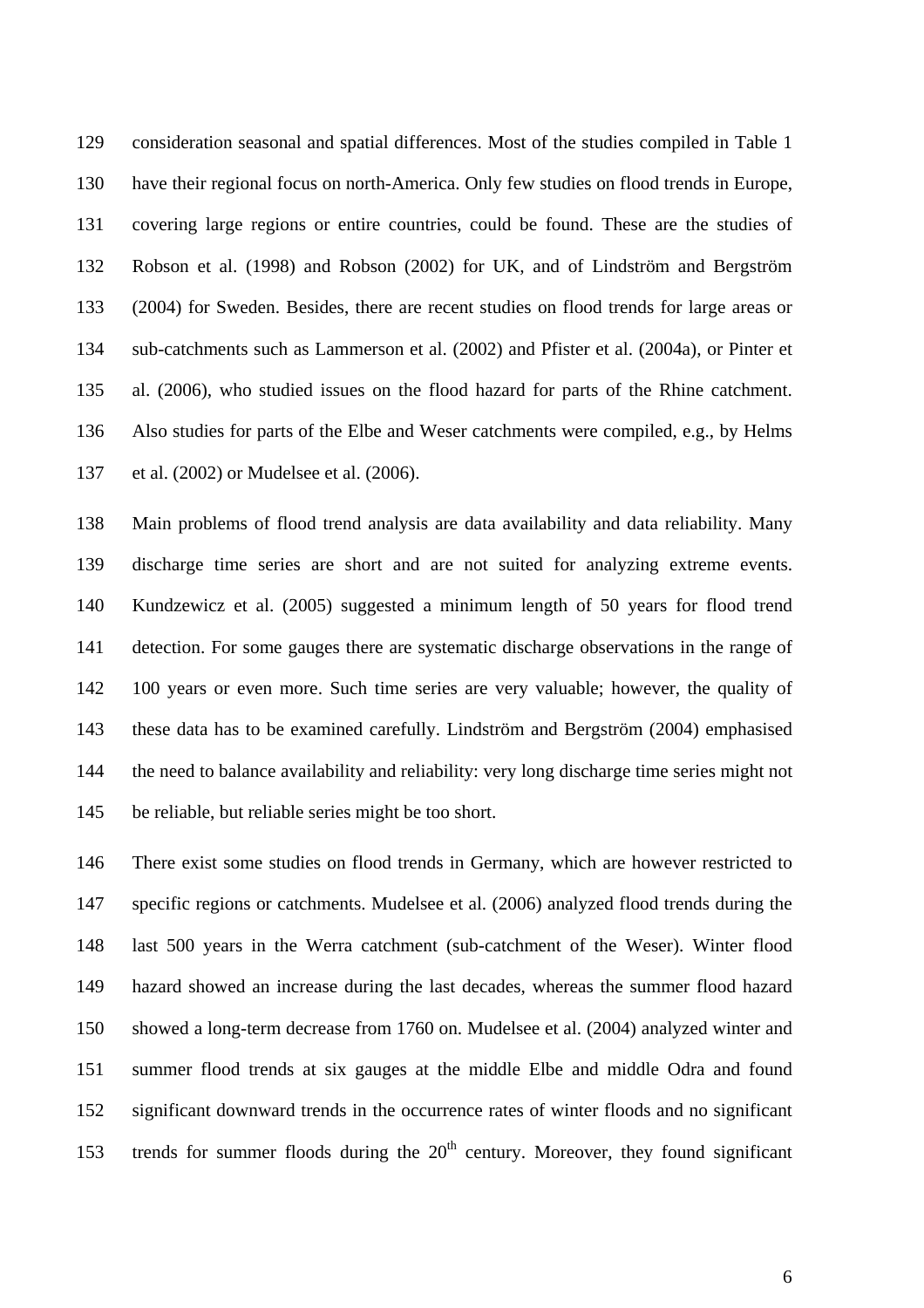154 variations of occurrence rates for heavy floods during the past centuries and notable 155 differences between Elbe and Odra. Similarly, Grünewald (2006) illustrated that the 156 seasonal distribution of floods at the gauge Dresden/Elbe varied significantly during the 157 last 1000 years. Caspary and Bárdossy (1995) analyzed AMAXF of gauges along the 158 river Enz in south-western Germany (sub-catchment of the Rhine) for the period of 159 1930-1994. They identified significant upward trends in AMAXF. Bendix (1997) found 160 significant trends in magnitude, whereas Pinter et al. (2006) found significant upward 161 flood trends in magnitude as well as frequency in the Rhine catchment at the gauges 162 Cologne (1900 – 2002) and Bonn. An increased flooding probability was also suggested 163 for the middle and lower Rhine by Pfister et al. (2004a). In the Danube and Rhine 164 catchments (for five gauges with varying time periods) upward trends in AMAXF were 165 detected by Caspary (1995) and Caspary and Bárdossy (1995). KLIWA (2007) analyzed 166 flood trends of 158 gauges in southern Germany. Long time series of 70-150 years 167 mostly revealed no trends. However, the study of the last 30 years showed at many 168 gauges significant upward trends in AMAXF. Moreover, the frequency of winter floods 169 increased since the 1970s in many basins.

170 This compilation of the trend analyses for German rivers shows that there is no 171 unambiguous pattern of flood trends across Germany. Further, the studies available are 172 limited to selected regions or single basins. There is no comprehensive study on flood 173 trends in Germany which covers the entire country. This gap is filled by this paper for 174 the period 1951-2002. This is a period with (1) a good coverage of discharge sites with 175 reliable observations and (2) significant increases of concentrations of atmospheric 176 greenhouse gases. 'Data and Methodology' introduces the data and the methods, 177 respectively. In 'Results' the results are presented for eight flood indicators. Finally, the 178 findings are discussed against the background of studies on recent temporal changes in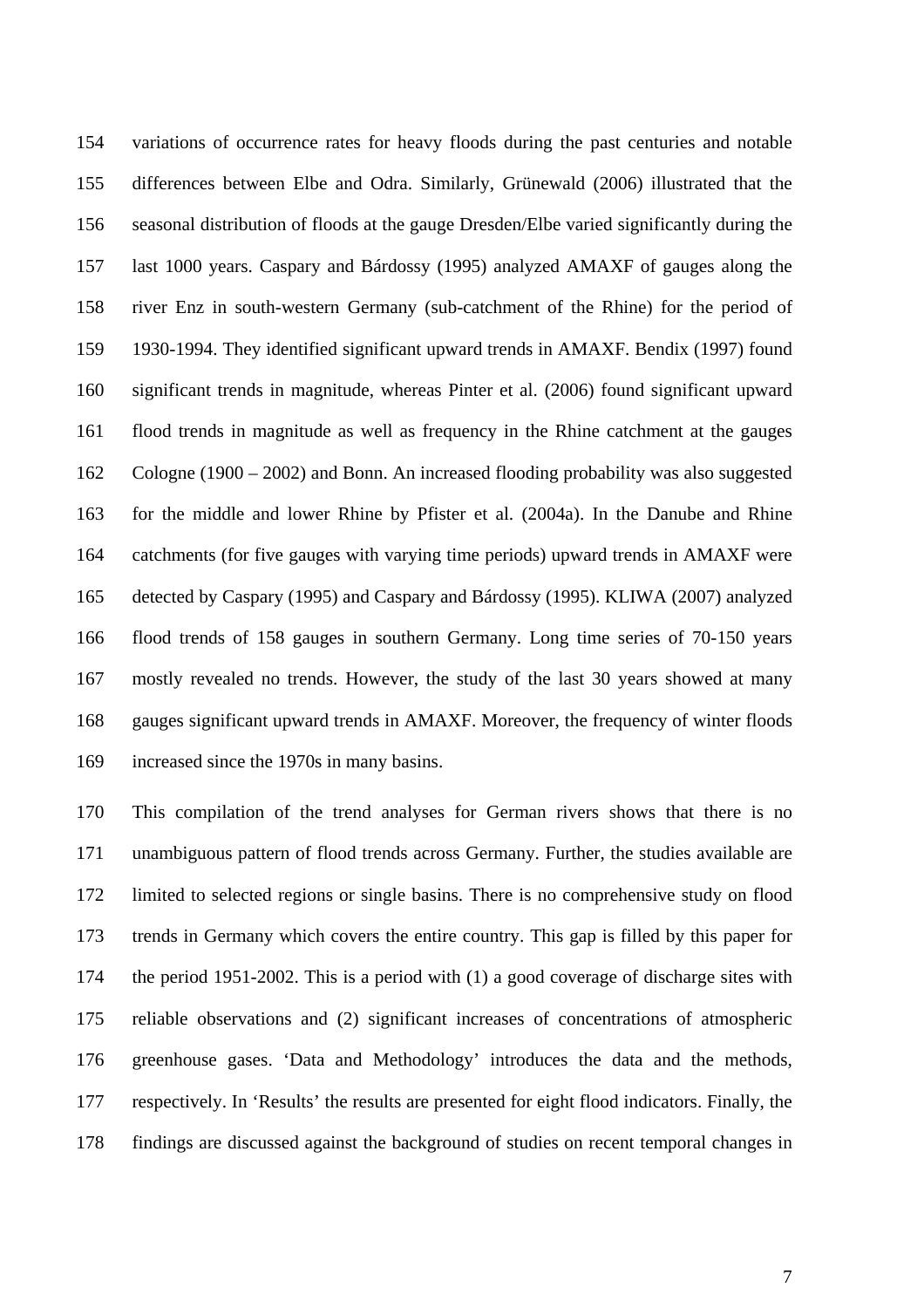179 atmospheric circulation patterns ('Discussion'). In particular, it is discussed if the 180 identified changes are caused by climate variability or by other drivers.

181

#### 182 **2 DATA**

183 Discharge time series were obtained from the water authorities of different federal states 184 in Germany. Since the data are part of the hydrometric observation network of the water 185 authorities in Germany, the observations are regularly checked and can be assumed to 186 be of good reliability, although it is acknowledged that flood peak measurements are 187 frequently associated with considerable errors. Sites were selected with a catchment size 188 of at least 500 km². In that way, small catchments were excluded from the analysis but 189 still a large number of gauging stations and a satisfying spatial coverage of Germany 190 were obtained. Although there is considerable uncertainty about the scale where 191 changes in land use and land management in a specific basin cannot be seen anymore in 192 the basin flood hydrograph (Blöschl et al., 2007), 500  $km^2$  seems a reasonable choice 193 for the lower limit. Beyond that scale, most of the effects of land use and land 194 management are expected to have been faded out (e.g., Ihringer, 1996; Michaud et al., 195 2001; Bronstert et al., 2002). A common time period between 1.11.1951 and 30.10.2002 196 was used (hydrological year in Germany: 1 November - 31 October). Small gaps in the 197 data of up to one year were marked as "missing values". This was necessary at only five 198 gauges. Time series with larger successive gaps were excluded from the analysis. 199 Finally, time series of mean daily streamflow from 145 gauges in Germany were 200 included in the analysis. They are relatively homogeneously distributed across Germany 201 (Fig. 1). Forty-three stations are located in the Danube catchment, 37 in the Rhine 202 catchment, 32 in the Elbe catchment and 27 in the Weser catchment. The catchments of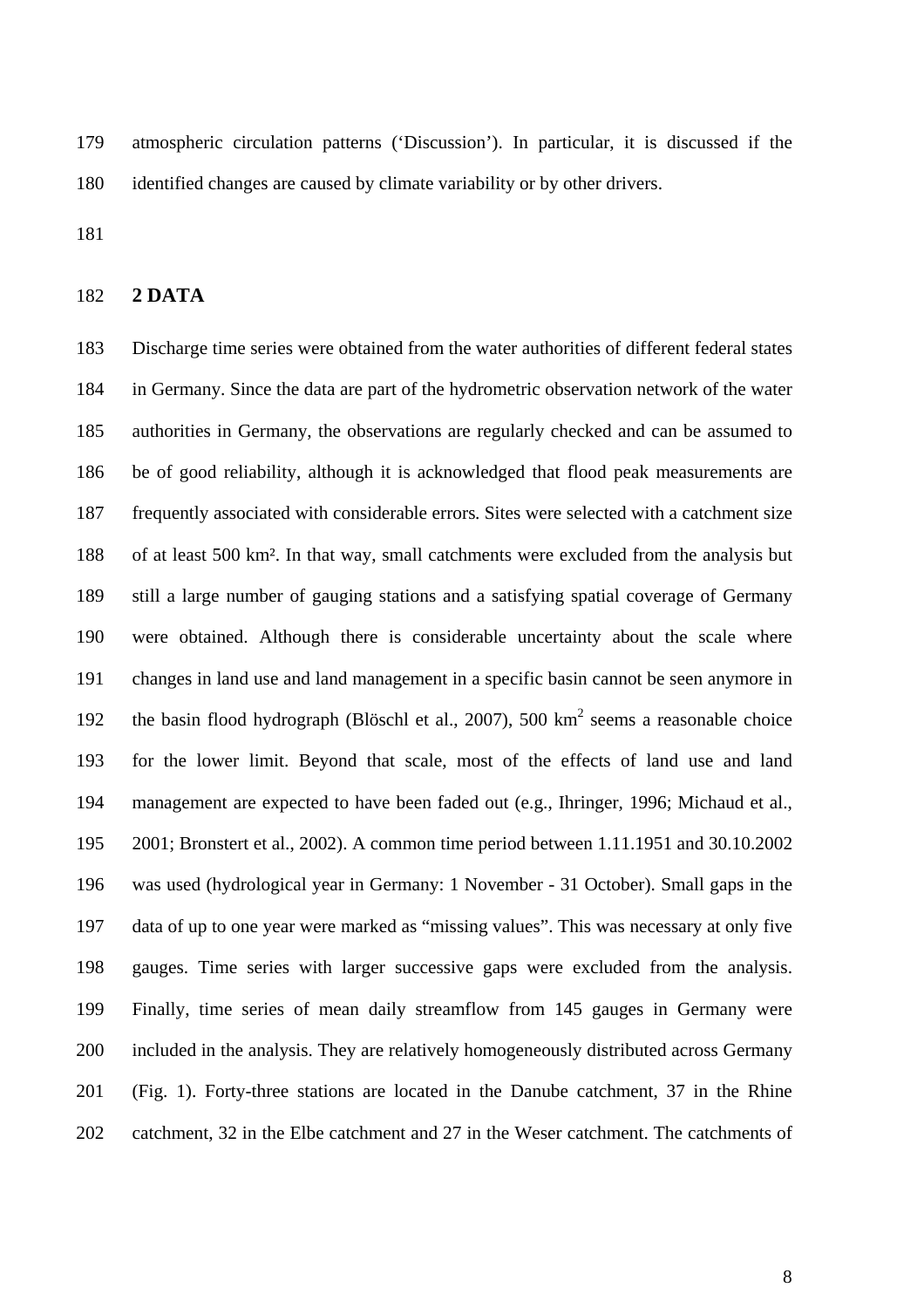203 Ems and the small German part of the Odra are represented by four and two gauge 204 stations, respectively. Only the Maas and the Baltic Sea catchments are not represented 205 in the study. Germany is located in the thermal-hydrologic transition zone between the 206 Atlantic Western Europe and the continental climate in eastern Germany. The entire 207 country is influenced throughout the year by westerly atmospheric circulation types. 208 However, the influence decreases from west to east. The Rhine and Weser catchments 209 are dominated by westerly, north-westerly and south-westerly circulation types with 210 associated mid-latitude cyclone rainfall (Beurton and Thieken, 2009). High pressure 211 systems occur rarely except for spring, and Vb-weather-regimes are infrequent in north-212 eastern part. Floods occur predominantly during the mild and wet winter. The Weser as 213 well as parts of the upper Rhine catchments are found in the transition zone from 214 Atlantic to continentally influenced climates. There, floods also occur mainly during the 215 winter time however the share of summer flood events increases from west to east 216 (Beurton and Thieken, 2008). The Elbe, Danube and Odra catchments are characterized 217 by a smaller influence of westerly, north-westerly and south-westerly circulation types, 218 a larger share of high pressure systems, and the occurrence of Vb-weather regimes. The 219 Vb-weather regime is a trough over Europe, which can bring long-lasting heavy 220 rainfalls causing destructive floods in these catchments. Although winter floods 221 dominate in the Elbe, Odra and northern Danube catchments, summer floods can reach 222 remarkable discharges as experienced in 1997, 2002, 2005 (DKKV, 2004). The 223 southern part of the Danube catchment is dominated high pressure systems, especially 224 during fall and winter. Westerly, north-westerly and south-westerly circulation types are 225 less frequent. In this region, summer floods dominate.

226 Selected results are shown exemplarily for the gauges Cologne (catchment size 144,323 227 km²) in the Rhine catchment and Donauwoerth (catchment size 15,037 km²) in the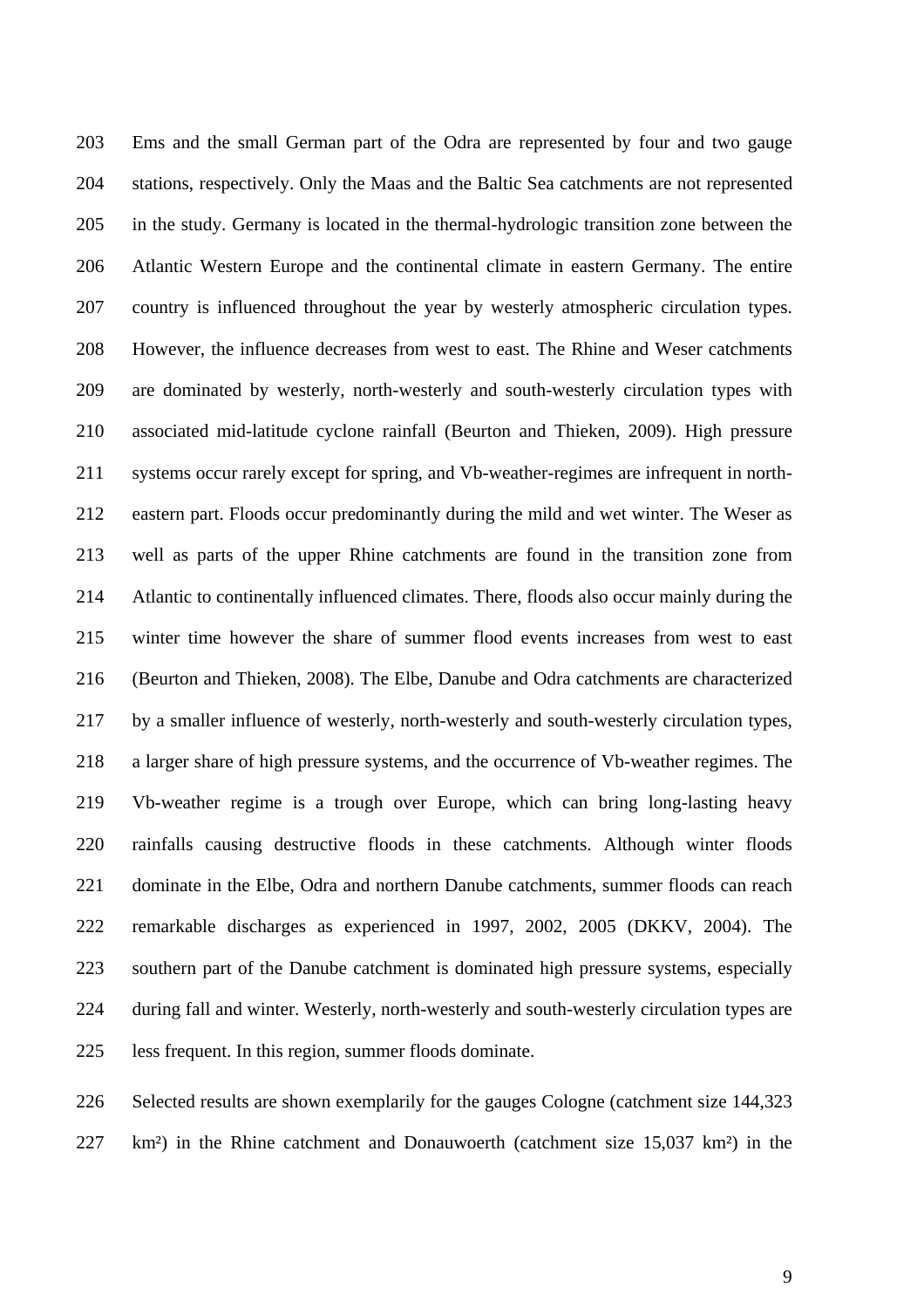228 Danube catchment (Fig. 1). These gauges were selected because their behavior can be 229 seen to be representative for most gauges in Germany. The gauge Cologne is dominated 230 by winter floods and slowly rising water levels, which is typical for most gauges in the 231 Rhine, Weser, as well as parts of the Elbe catchments. The discharge behavior at 232 Donauwoerth (Danube) is dominated by summer floods and represents gauges in the 233 mountain ranges with faster runoff regimes, especially in the catchments of Elbe and 234 Danube.

235 Eight flood indicators, which are listed in Table 2, were included in our study. These 236 comprise annual maximum streamflow series (AMAX) as well as peak over threshold 237 series (POT). Annual maximum daily mean streamflow, i.e. the largest daily mean 238 streamflow that occurs in each hydrological year, is the most common indicator in flood 239 trend studies. In some studies, POT series are used since they are considered to include 240 more information and thus allowing to reveal better the temporal pattern of flood 241 occurrence (Svensson et al., 2006). Besides the detection of trends in flood magnitude, 242 they offer the possibility to analyze the flood frequency, i.e. changes in the number of 243 floods occurring each year.

244 We selected the 52 largest independent flood events (POT1) and another series with on 245 average three events per year for the POT time series (POT3). For our time frame of 52 246 years (1951-2002) the POT3 samples include the largest 156 independent discharge 247 peaks. In order to ensure independence of the different flood events, we tested different 248 time spans of 10, 20 and 30 days. Svensson et al. (2005) used thresholds which 249 depended on catchment size: 5 days for catchments <45,000 km²; 10 days for 250 catchments between 45,000 and 100,000 km²; 20 days for catchments >100,000 km². In 251 our study, 85% of the catchments are smaller than 45.000 km². Following Svensson et 252 al. (2005) a 10 day time span would be sufficient for most gauges. Visual inspection of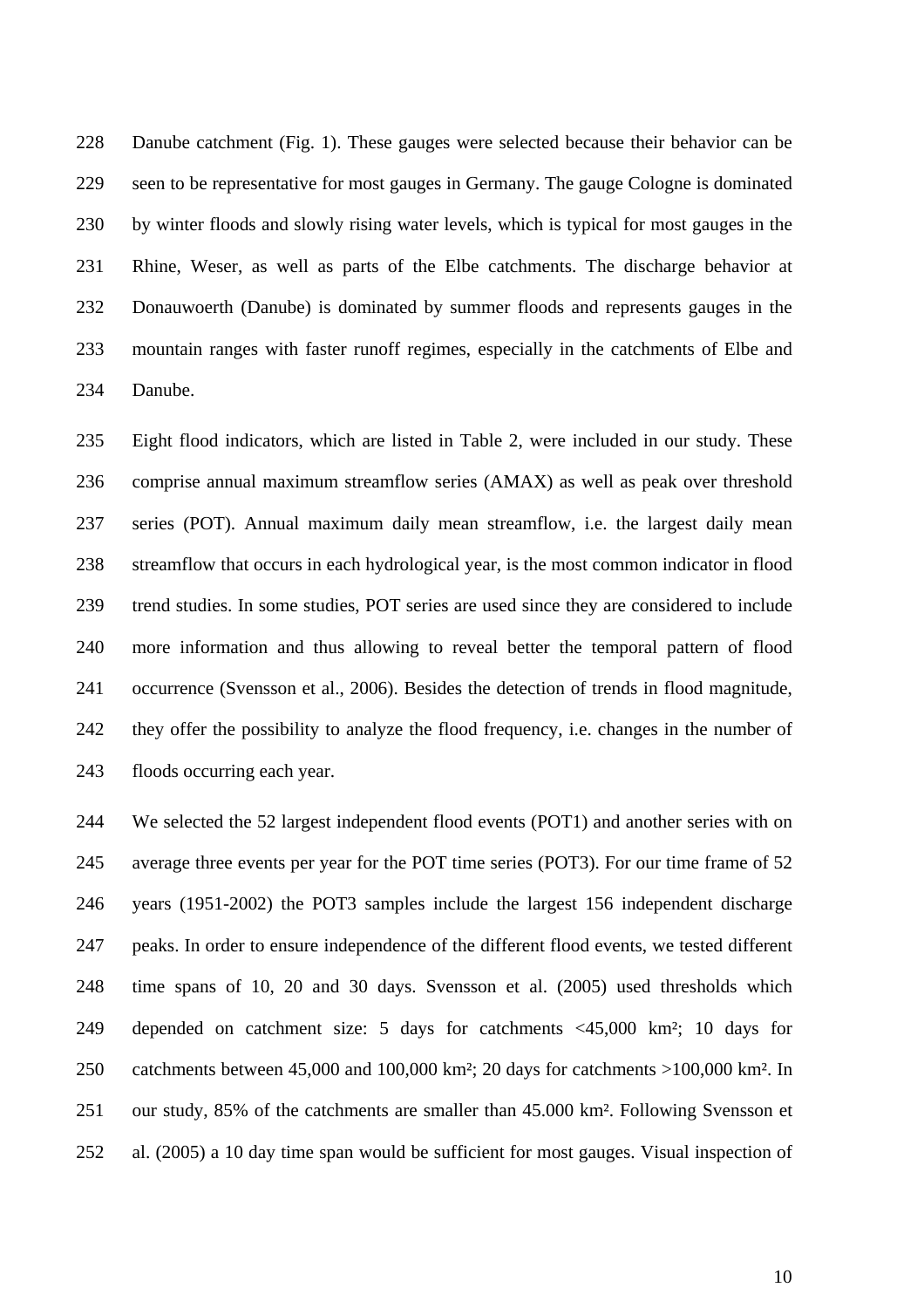253 the hydrographs of some of the larger catchments as well as the spatial distribution on 254 the map of the trend results of the different flood indicators with different time spans 255 supported the time frame of 10 days to be sufficiently long to ensure independence of 256 the extracted flood peaks. POT1 and POT3 variables were selected by the magnitude of 257 the flood events (POT1M, POT3M) and the frequency per year (POT3F). For this, the 258 number of POT3M events for every year was counted.

259 In addition to the annual flood time series, seasonal time series were derived, 260 distinguishing between winter (1 November–31 March) and summer (1 April–31 261 October). For example, the annual winter maximum streamflow time series 262 (AWMAXF) consists of the largest daily mean discharge of the winter period of each 263 year. In the case of the POT time series, POT3F was separated in summer and winter 264 events. For example, the winter POT3F time series (WPOT3F) indicates the number of 265 floods within the winter period, given that, on average, three events were selected per 266 year.

## 267 **3 METHODOLOGY**

268 There are different possibilities for testing for change in hydrological time series (e.g., 269 Kundzewicz and Robson, 2004). In this study we used the Mann-Kendall test (Kendall, 270 1975), a robust non-parametric test. The Mann-Kendall test is particularly useful for the 271 analysis of extreme, not necessarily normally-distributed data (Kunkel et al., 1999). It 272 has been used by many studies on trends in hydrological time series (e.g., Chen et al., 273 2007). We applied the 2-sided option with 10% significance level.

274 The Mann-Kendall test requires the data to be serially independent. von Storch and 275 Cannon (1995) found that, if the data are positively serially correlated, the Mann-276 Kendall test tends to overestimate the significance of a trend. To correct the data for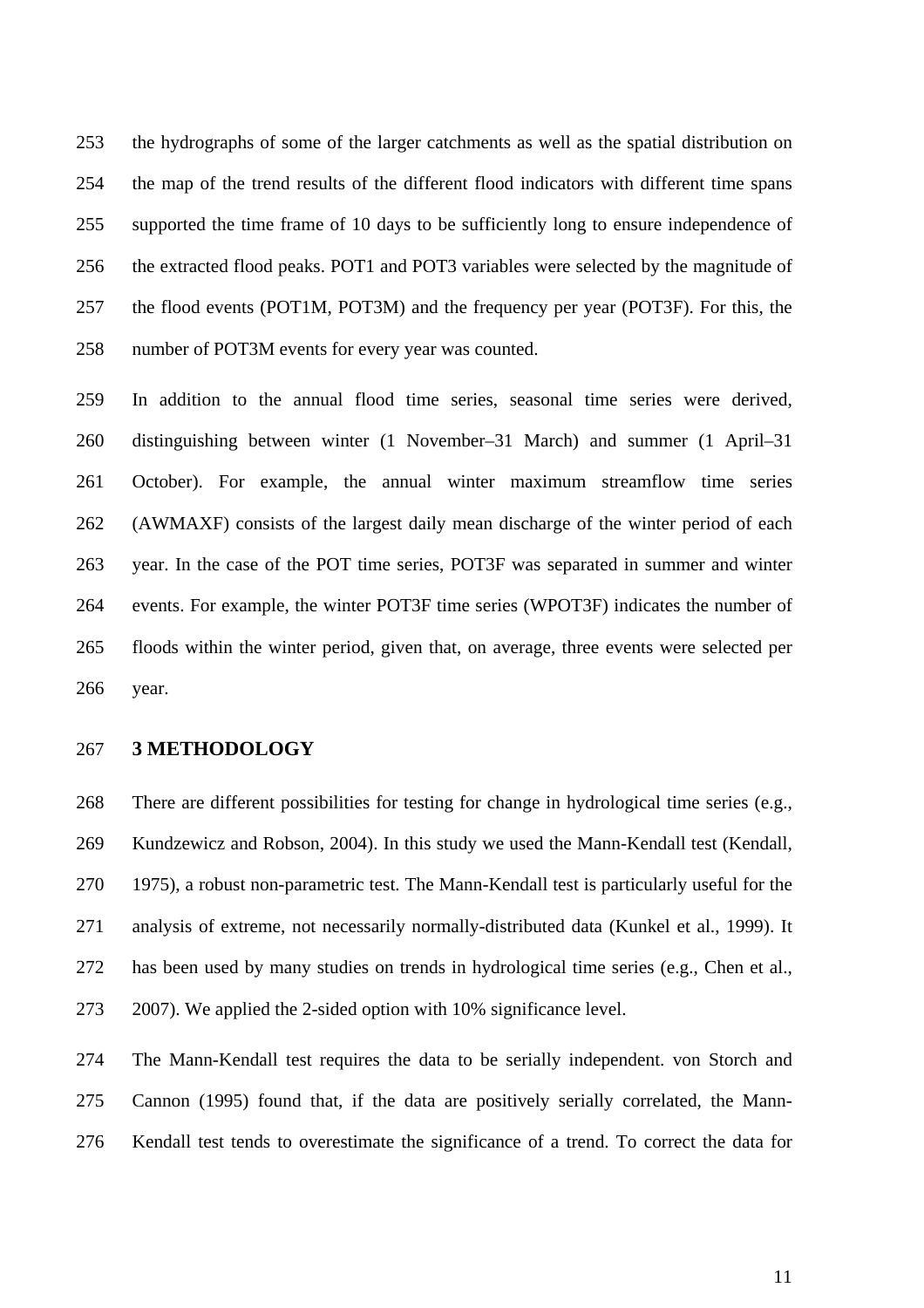277 serial correlation, the procedure of trend free pre-whitening (TFPW) was applied, which 278 is described in detail in Yue et al. (2002, 2003). Firstly, the trend of a time series is 279 estimated by the non-parametric trend slope estimator developed by Sen (1968). This 280 estimation of the trend slope *β* is more robust than a normal linear regression (Yue et 281 al., 2003).  $\beta$  is the median of all pair wise slopes in the time series:

282 
$$
\beta = \text{median}\left[\frac{x_j - x_i}{j - i}\right]
$$
 for all  $i < j$ ;  $x_i$ ,  $x_j$  = discharge values in years *i*,*j*  
283 (1)

284 Secondly, the calculated trend is removed from the original series:

$$
285 \t Y_t = X_t - \beta * t \t (2)
$$

286 with  $X_t$  being the original time series and *t* is the time.

287 Third, the lag1-autocorrelation *(acf)* is calculated. If no significant autocorrelation is 288 found, the Mann-Kendall test is directly applied to the original time series. Otherwise, 289 the lag1-autocorrelation is removed from the time series:

$$
290 \t Y_t' = Y_t - acf * Y_{t-1} \t\t(3)
$$

291 The  $Y_t$ <sup>'</sup> time series should now be free of a trend and serial correlation. Finally, the 292 firstly removed trend is included back into the time series.

293 
$$
Y_t^{\prime\prime} = Y_t^{\prime} + \beta^* t
$$
 (4)

294 The resulting time series  $Y_t^*$  is a blended time series including the original trend but 295 without autocorrelation.

296 In trend detection studies, that analyze many sites within a region, it is interesting to 297 assess the field significance, i.e. the significance of trends across the region (Douglas et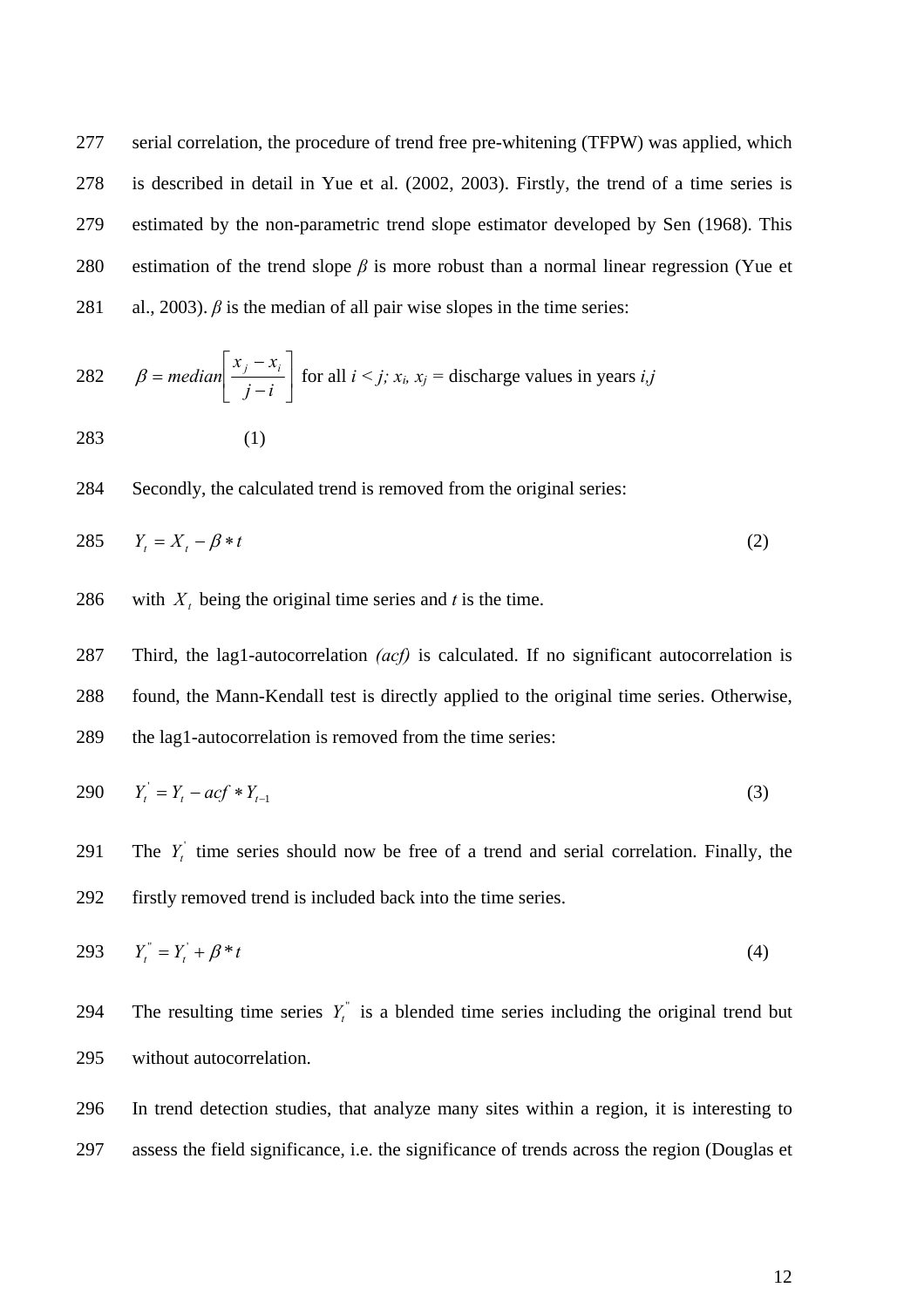298 al., 2000; Burn and Hag Elnur, 2002; Svensson et al., 2006). This is done by comparing 299 the number of observed significant trends with the number expected within the region. 300 Douglas et al. (2000) found that the existence of spatial correlation between sites may 301 inflate the results of change detection, if the spatial correlation is not accounted for. 302 They proposed a bootstrapping test for assessing the field significance of trends with 303 preserving the cross-correlation among sites. However, this approach might be suitable 304 only for the case that the majority of trends in a region are uniform, i.e. either upward or 305 downward (Yue et al., 2003). Therefore, we applied a slightly refined approach, 306 proposed by Yue et al. (2003), which assesses the field significance of upward and 307 downward trends separately.

308 In short, the test works as follows (for details see Yue et al., 2003):

309 1. The selected range of years is resampled randomly with replacement. A new set is 310 obtained with different year order but with the same length.

311 2. The observation values of each site are rearranged according to the new year set 312 obtained in step 1. In this way, the spatial correlation of observation values is 313 preserved, whereas the temporal order is destroyed.

314 3. The Mann-Kendall test is applied to the synthetic time series of each site. At the 315 given significance level, the number of sites with significant upward trends  $(N_{\nu}^*)$ 316 and downward trends  $(N^*_{down})$ , respectively, is counted.

317 4. By repeating steps 1-3 1000 times, two samples with a sample size of 1000 each are 318 obtained.

5. The probability of the number of significant upward (downward) trends  $N_{un}^{obs}$ 320 ( $N_{down}^{obs}$ ) for the observed time series is assessed by comparing  $N_{up}^{obs}$  ( $N_{down}^{obs}$ ) with the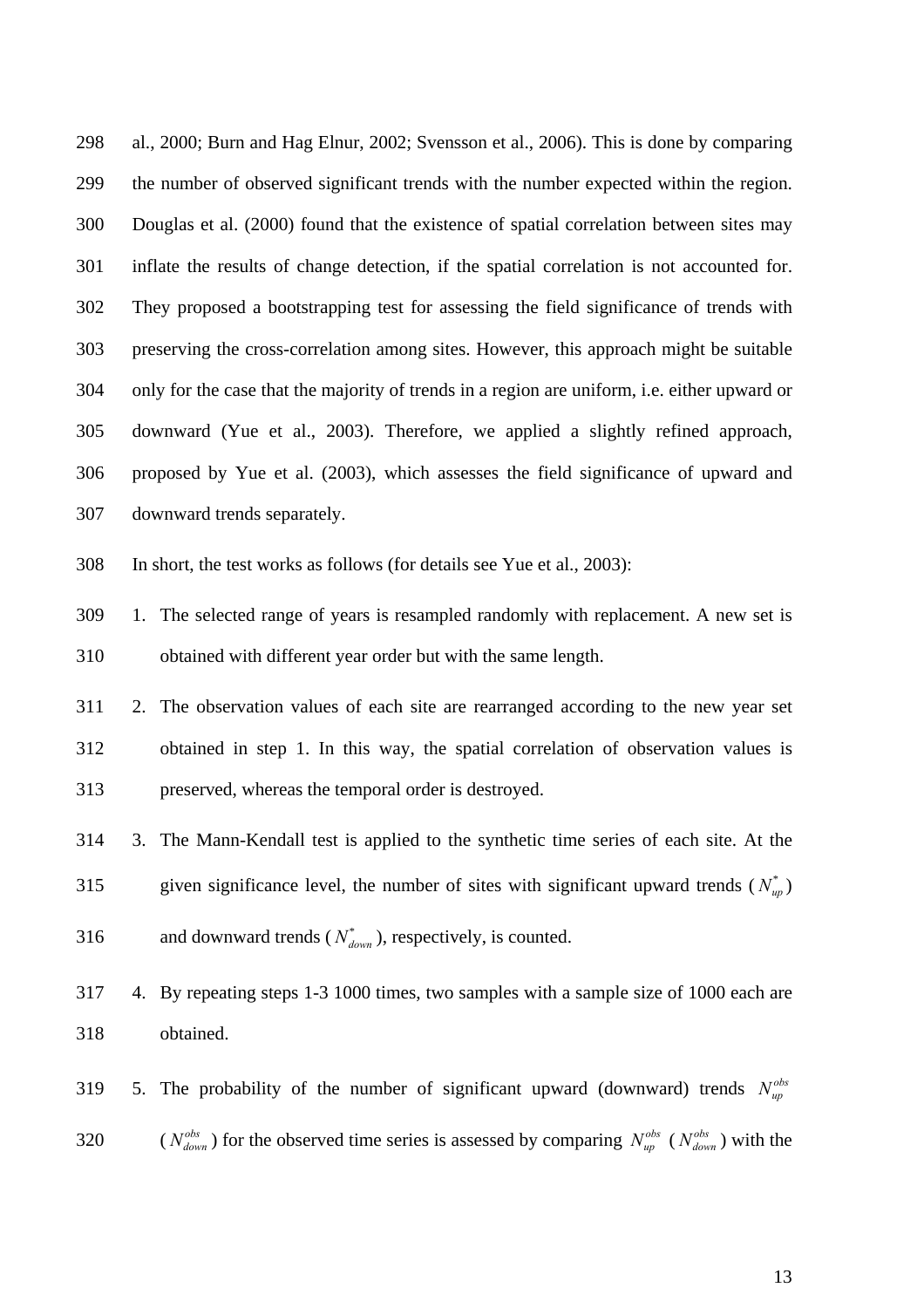empirical cumulative distribution of  $N_{up}^*$  ( $N_{down}^*$ ). If this probability is smaller than 322 the significance level, then the trend is judged to be field-significant.

323

### 324 **4 RESULTS**

# 325 **4.1 Results for the gauges Cologne/Rhine and Donauwoerth/Danube**

326 We are mainly interested in the question, if there are coherent spatial patterns of flood 327 trends across Germany during the last five decades. However, to facilitate the 328 understanding of the spatial results, the trend analyses are exemplarily discussed for the 329 gauges Cologne/Rhine and Donauwoerth/Danube (locations see Fig. 1).

330 Fig. 2 shows the observations and the linear regression trends in the eight flood 331 indicators given in Table 2. For both sites, significant upward trends in AMAXF were 332 found. The comparison of the annual maxima with the seasonal maxima shows that, in 333 the case of Cologne, AMAXF is determined by floods in the winter season. Summer 334 floods are significantly smaller than winter floods. Both seasonal time series show 335 upward trends, however, they are not significant at the 10% significance level. In the 336 case of Donauwoerth, summer floods are only slightly smaller than winter floods. 337 Increasing trends were detected in both seasons; however, the trend in the winter season 338 is not significant. Although the linear regression trends in AMAXF and AWMAXF 339 have equal gradients, the trend in AWMAXF is not significant due to the larger standard 340 deviation of AWMAXF.

341 Contrary to AMAXF, no trends in POT1M and POT3M were identified for both gauges. 342 Actually, both trend lines of POT3M show small decreases. That means that a 343 significant increase in the number of discharge peaks above the threshold does not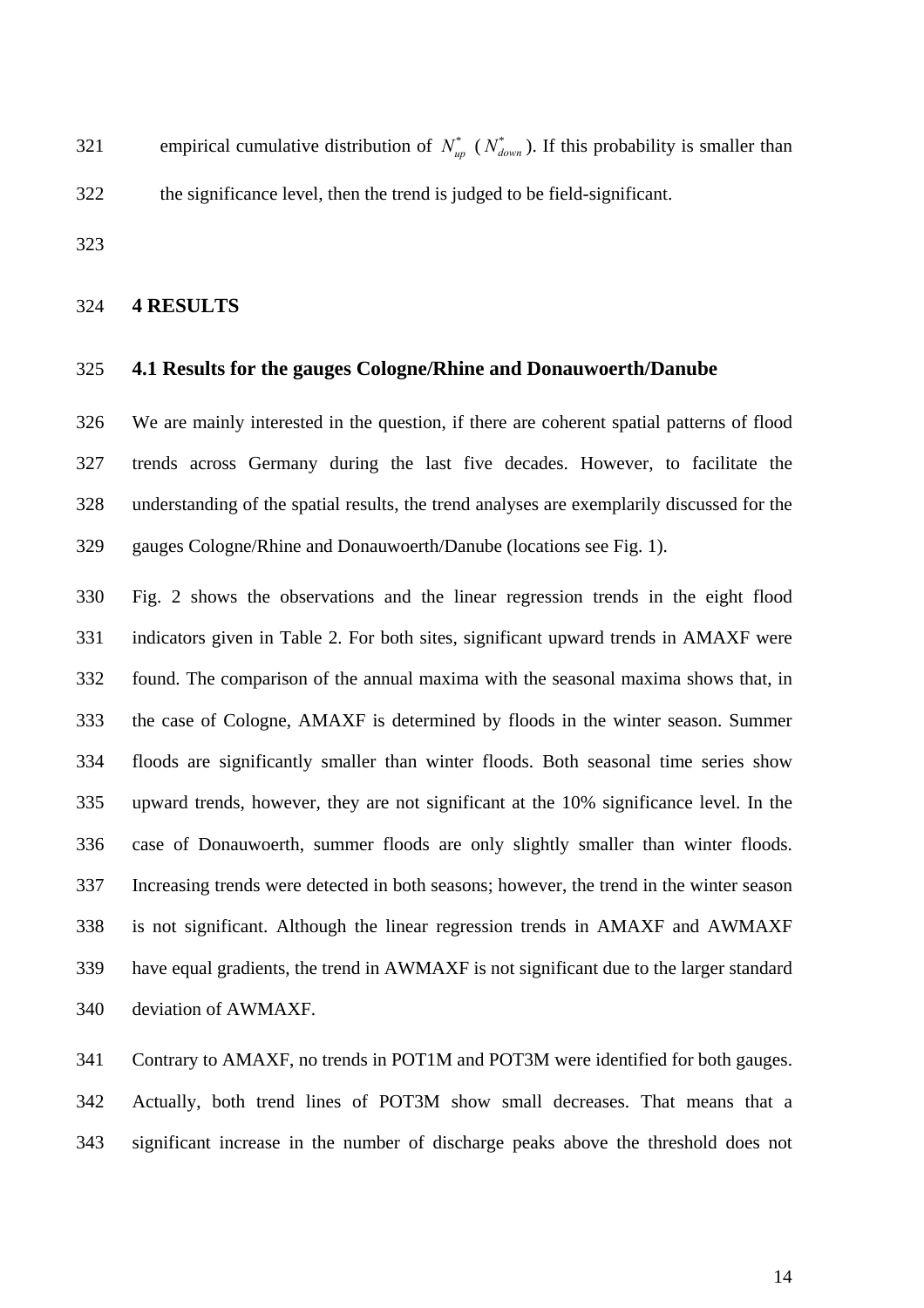344 necessarily comply with a significant increase in the magnitude of these peaks – a result 345 that was also found by Svensson et al. (2005). To understand this discrepancy, the 346 POT3M time series were further separated in the upper, middle and lower third. Fig. 3 347 compares AMAXF with these three samples. The POT thirds have a much smaller 348 range compared to AMAXF. For both gauges, the POT time series show no or only 349 mild increases, whereas AMAXF grows significantly. This marked increase is mainly a 350 result of several very small annual floods that were lower than the POT3M threshold. 351 Interestingly, these small discharge values occurred exclusively during the first half of 352 the time period. The larger discharge peaks, represented by POT upper third, increased 353 only slightly.

354 The POT3F time series of both gauges show a very similar behavior (Fig. 2). Trends in 355 POT3F are upward and significant. For both sites, the frequency of discharge peaks 356 above the POT3M threshold increased, although the magnitude of these events 357 (POT3M) did not experience a significant change. The seasonal separation of POT3F 358 yielded significant increasing trends for winter (WPOT3F), i.e. the number of high 359 discharge events during the winter season grew. For both cases, the number of discharge 360 peaks in summer (SPOT3F) above the POT3M threshold increased as well; however, 361 this increase does not suffice to be significant.

# 362 **4.2 Spatial distribution of significant trends**

363 In this section the spatial distribution of significant upward and downward trends is 364 shown and the field significance is calculated for the different flood indicators. All 365 maps showing the magnitude and direction of significant trends use the same markers: 366 Upward arrows indicate significant increasing trends, and downward arrows show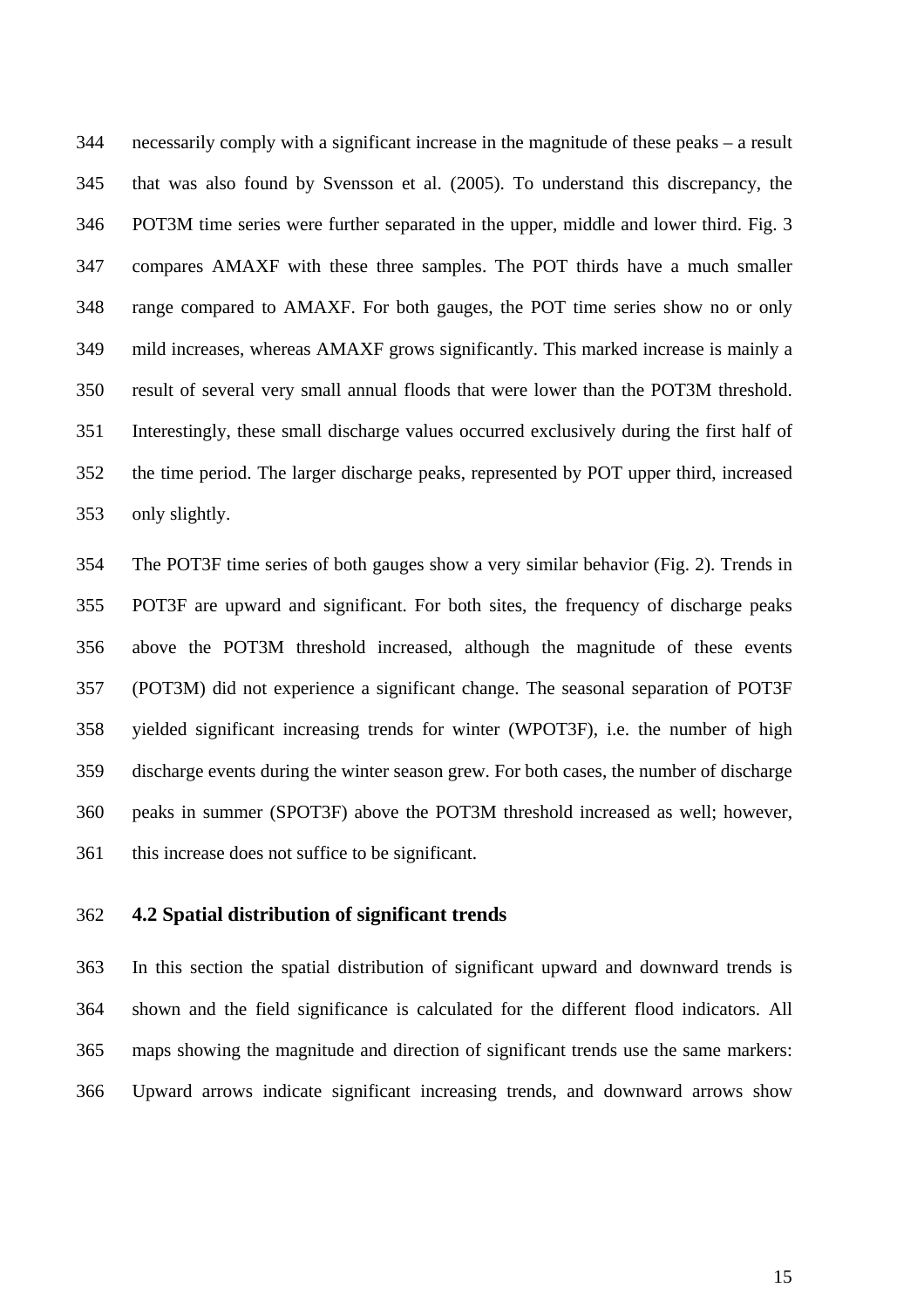367 significant decreasing trends. The size of the arrows corresponds in all maps to the 368 relative increase  $\Delta X_R$  within 52 years (1951-2002):

$$
369 \qquad \Delta X_R = \frac{X_{2002}^* - X_{1951}^*}{\overline{X}} \cdot 100\%
$$

 $^{370}X_{2002}^*$  and  $^{370}X_{1951}^*$  are the values of the estimated trend line at the end and at the start of 371 the analyzed time period, respectively.  $\overline{X}$  is the mean value of the time series of the 372 period 1951-2002.

373 The majority of the 145 gauges showed at least one significant result when analyzed for 374 trend in the eight flood indicators. In the Elbe catchment, no trend in any of the flood 375 indicators was found for nearly 60% of the gauges, whereas in all other catchments 50% 376 - 75% of the gauges showed at least one significant trend. Forty-two percent of the 377 Danube gauges, 46% of the Rhine gauges and 30% of the Weser gauges showed at least 378 two significant trends. These numbers already hint to regional differences: The sites in 379 the Elbe basin showed less change in flood indicators compared to sites in the Rhine, 380 Weser and Danube catchments.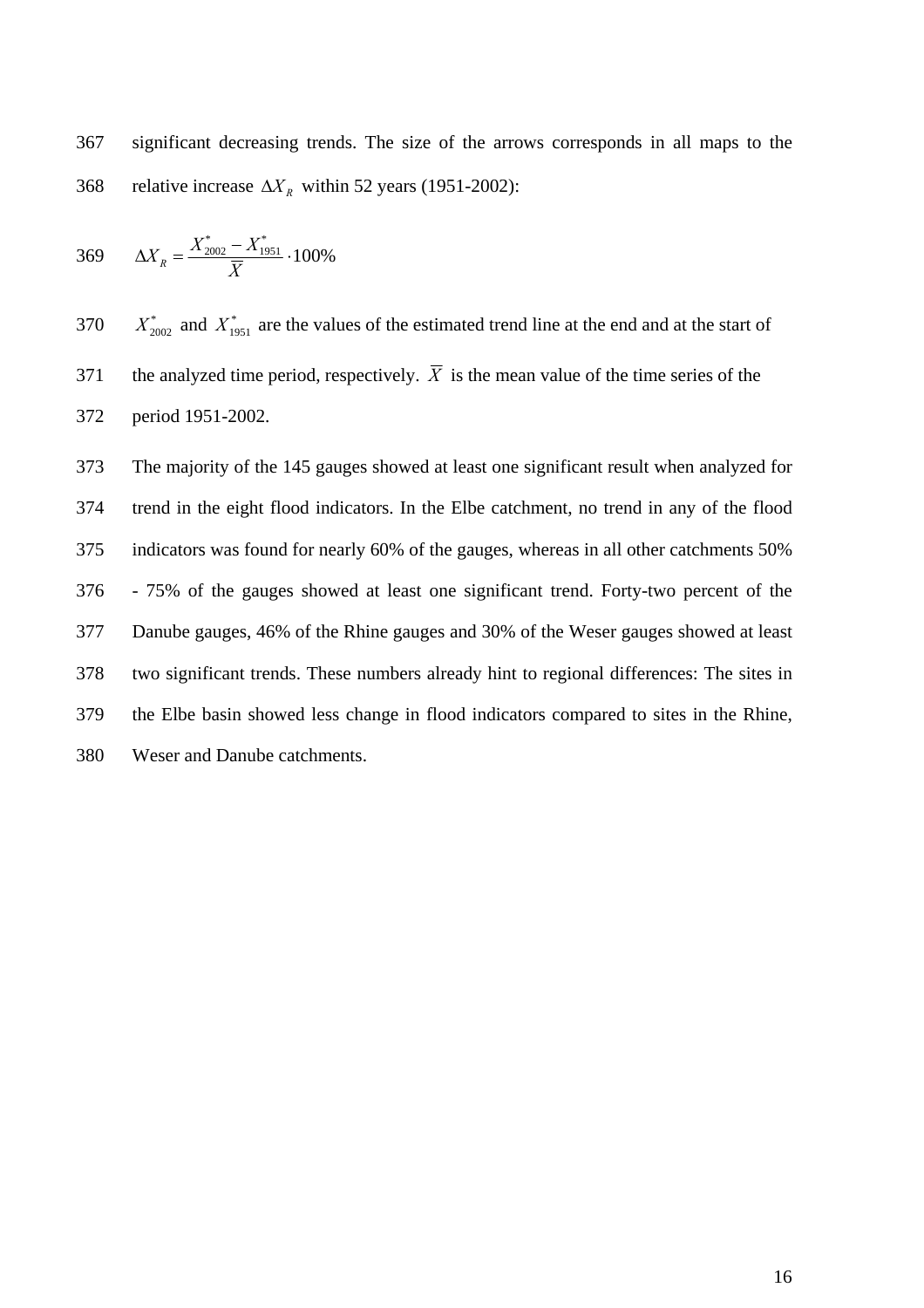381 Fig. 4 shows the spatial distribution of significant trends in AMAXF. At 41 gauges 382 (28% of all sites) significant increasing trends were detected, whereas only two gauges 383 showed significant decreasing trends. An interesting spatial pattern emerges: all sites 384 with significant trends are located in the southern, western and central parts of 385 Germany. A relatively sharp line from northwest to southeast can be drawn, which 386 separates the region with trends from the region without trends. Along the middle and 387 lower Rhine main river as well as along the Danube main river most of the gauges show 388 significant trends. In the Weser and Elbe catchments there are only some gauges with 389 increasing trends in the upper reaches of some sub-catchments.

390 The trend analyses for the winter maxima gave similar results as the analyses for the 391 annual maxima. Significant upward trends in winter maxima were identified at 23% of 392 all sites. No significant downward trends were detected. The spatial pattern is only 393 slightly different: The gauges with significant upward trends for annual winter 394 maximum are found in a diagonal band stretching from northwest to southeast of 395 Germany (Fig. 5; left). North and south of this band were no or only non-significant 396 trends detected. In the Rhine and Danube catchments, the lower number of trends in 397 AWMAXF, compared to AMAXF, is mainly due to a smaller number of significant 398 trends along the main rivers (Rhine, Danube).

399 A smaller number of significant trends (29 gauges corresponding to 20% of all gauges) 400 were found for the summer maxima (ASMAXF). In contrast to AWMAXF, where all 401 detected trends are upward, the trend analysis of ASMAXF resulted in the same number 402 of upward and downward trends. Moreover, there is a clear spatial distinction between 403 the regions with upward and downward trends, respectively (Fig. 5; right). Only gauges 404 in central and northern Germany in the catchments of Weser, Odra and Elbe show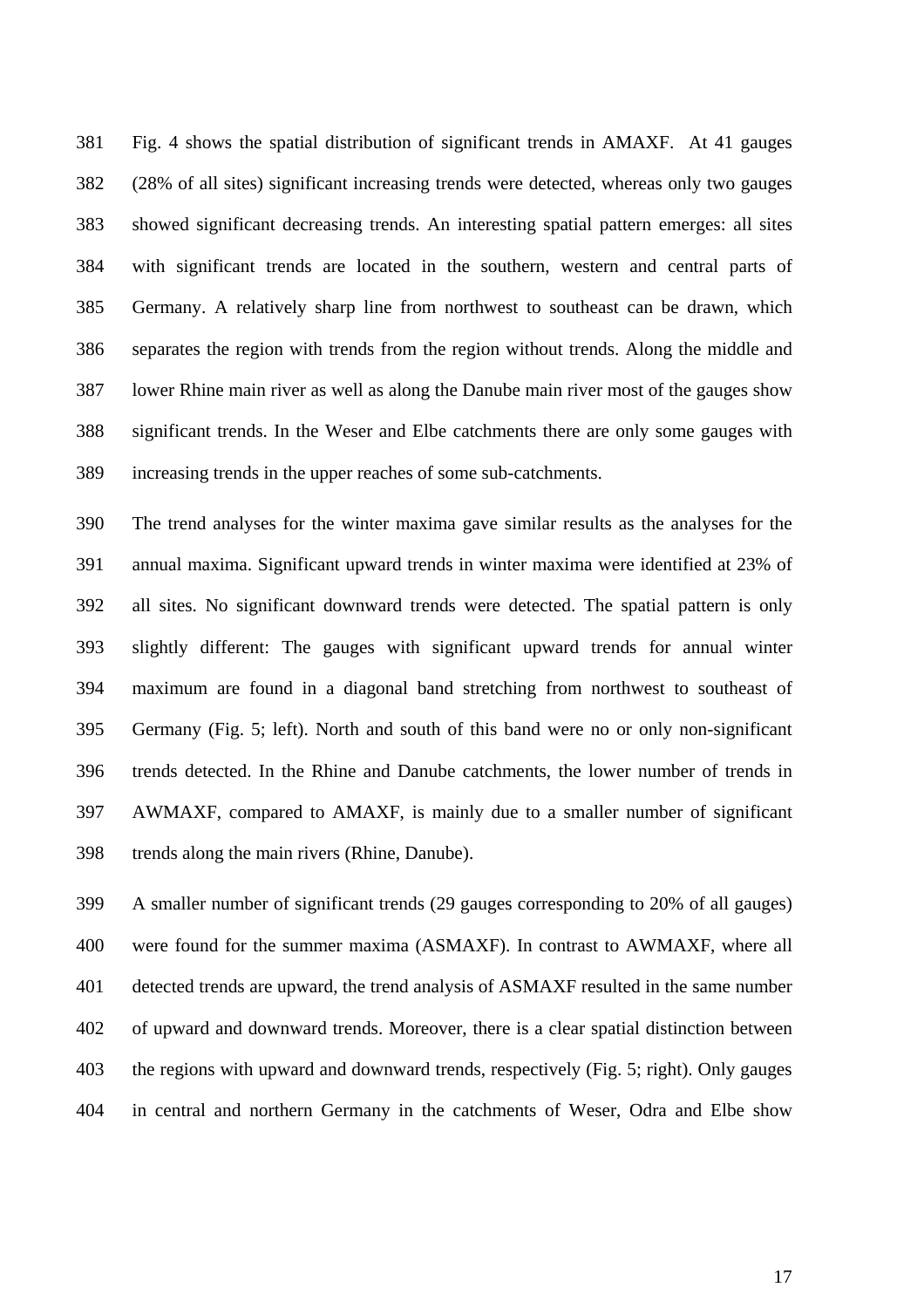405 downward trends, whereas the upward trends are exclusively found at gauges in 406 southern and western Germany in the Rhine and Danube catchments.

407 At 18% of the gauges significant trends in the POT1M time series could be detected. 408 Due to the spatial concentration in central Germany field significance was observed. As 409 could be expected, many gauges show significant trends in AMAXF as well as in 410 POT1M. A similar spatial pattern was detected for the POT2M variable (not shown), 411 with however less significant trends (16%). The POT3M time series show almost no 412 significant trends across Germany. Only 7% of the gauges have significant trends. 413 These are not spatially clustered, but are rather randomly distributed all over Germany 414 (not shown). The gauges Cologne/Rhine and Donauwoerth/Danube are two examples 415 for this behavior where significant changes in AMAXF are not matched with significant 416 changes in POT3M.

417 In contrast to POT3M, significant trends in the peak-over-threshold frequency POT3F 418 were identified at many gauges: 25% of all gauges show an increasing trend, 1% a 419 decreasing trend. With the exception of two gauges in the Elbe catchment, only gauges 420 in the Rhine and Danube catchments show a significant change in flood frequency (Fig. 421 6). The relative change of the POT3 frequency is rather large with values up to 140%. 422 This upper value means that the number of discharge peaks above the threshold has 423 increased approximately fivefold, from one event per year in the 1950s to five events 424 per year at the end of the study period. The spatial distribution of gauges with 425 significant trends is very similar to the result of AMAXF. Again, a relatively sharp line 426 from northwest to southeast Germany can be observed which separates the region of no 427 trend from the one with positive trends. The seasonal separation of the POT3F variable 428 illustrates very well that the majority of the positive trends is caused by significant 429 upward trends in the frequency of the winter floods, whereas POT3F summer events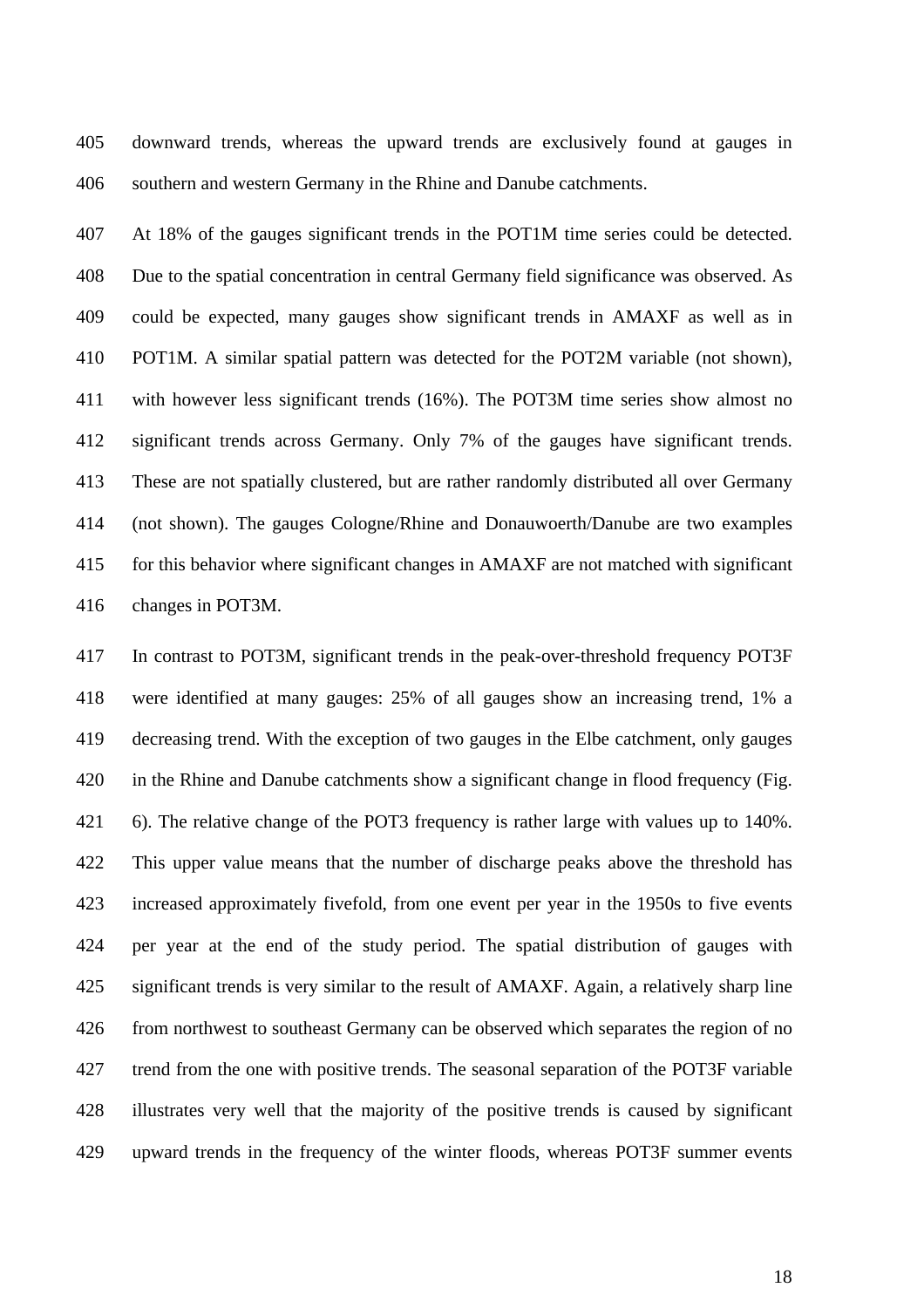430 only increase at three gauges in the Danube catchment (Fig. 7). Again, the Rhine and 431 Danube catchments are mainly affected by the changes in the flood discharge behavior.

432 Table 3 summarizes the results for the eight flood indicators. Field significance at the 433 10% significance level was detected for AMAXF, AWMAXF, POT3F and WPOT3F. 434 In all four cases, upward trends are the cause for the changes in flood behavior. No field 435 significance could be found for decreasing trends for all flood indicators. The changes 436 in the summer flood behavior (ASMAXF, SPOT3F) are too small to be counted as field 437 significant.

438

### 439 **4.3 Scale-dependency**

440 Finally, it is assessed if a scale-dependency can be found in the trend analyses, i.e. it is 441 assessed if large changes are related to small or large basins, respectively. To this end, 442 the relative changes in each flood indicator were plotted against the basin area, and 443 significant changes were marked (Fig. 8). No scale-dependency can be observed. There 444 are no spatial scales where significant changes are concentrated. On the contrary, 445 significant changes and no changes, respectively, are found at all spatial scales.

446

#### 447 **5 DISCUSSION**

448 The analysis of trends in eight flood indicators for 145 gauges across Germany yields a 449 number of interesting results. Overall, it can be summarized that the flood hazard in 450 Germany increased during the last five decades, particularly due to an increased flood 451 frequency. Marked differences emerge when looking at the spatial and seasonal patterns 452 and at different flood indicators. An important observation is that sites with upward and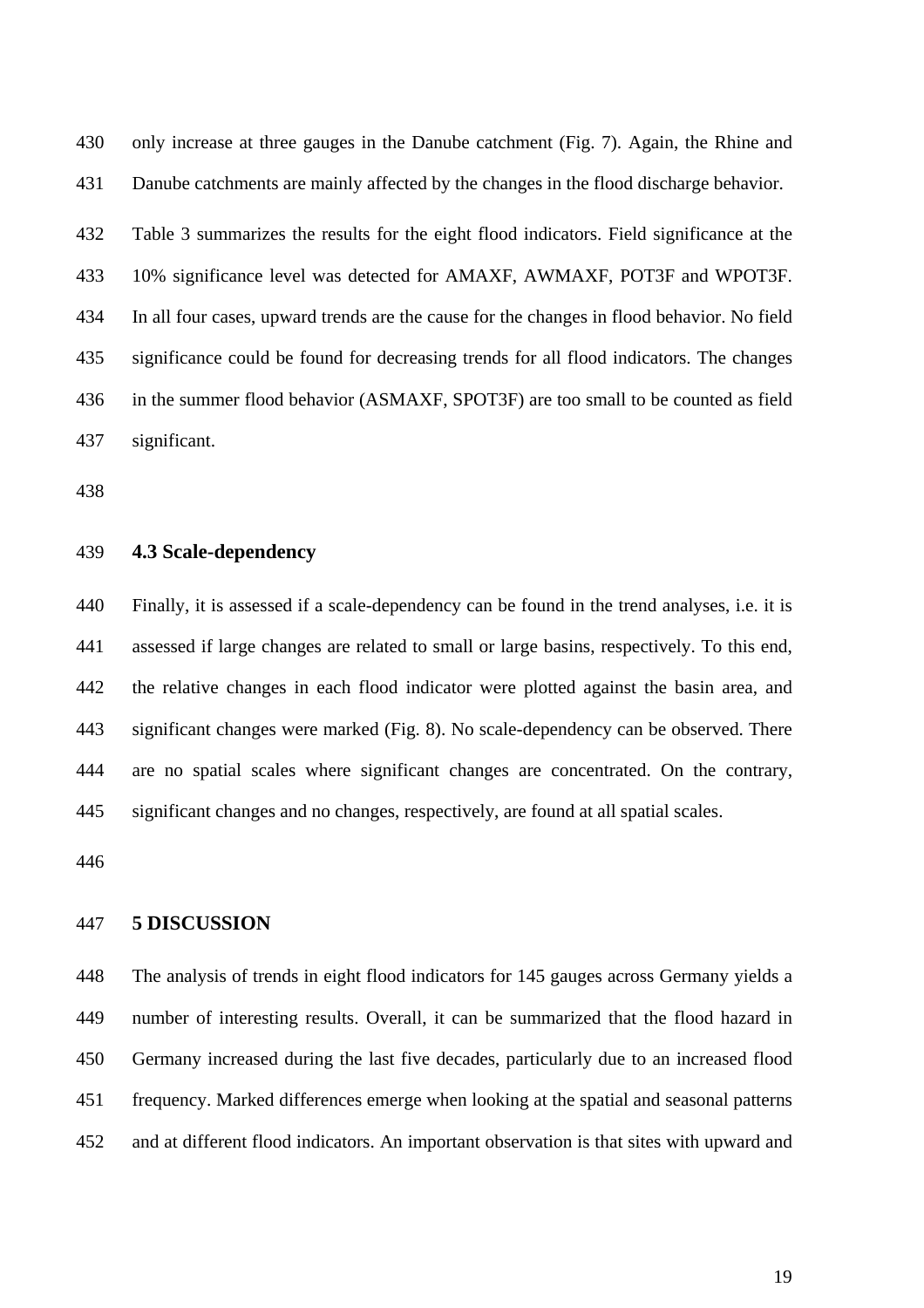453 downward flood trends are spatially clustered. Changes in the flood behavior in 454 northeast Germany are small. Most changes were detected for sites in the west, south 455 and center of Germany. Further, the seasonal analysis revealed larger changes for winter 456 compared to summer.

457 The results are summarized in Fig. 9 which highlights the fraction of gauges with 458 significant changes, stratified according to flood indicators and according to the large 459 river basins Danube (D), Rhine (R), Elbe (E) and Weser (W). Mostly increasing trends 460 were detected, with large shares of significant trends in AMAXF and POT3F. 461 Approximately 1/3 of the sites in the western and southern parts of Germany (Danube, 462 Rhine, Weser) have significant upward trends in AMAXF, whereas there are almost no 463 upward trends in eastern Germany (Elbe). Upward trends in AMAXF in the Rhine and 464 Weser basins can be attributed to trends in the winter season, since the flood regime is 465 dominated by winter floods, i.e. the largest share of annual maxima in the Weser basin 466 and in the middle and lower Rhine basin occurs in the winter season. This is also the 467 reason, why the relatively large number of gauges with downward trends in maximum 468 summer floods in the Weser basin is not reflected in the AMAXF.

469 Compared to Rhine and Weser, the sites in the Danube catchment are much more 470 influenced by summer floods. Accordingly, the upward trends of AMAXF in the 471 Danube basin are mainly dominated by upward trends in summer floods. However, also 472 the frequency of floods (POT3F) increased significantly at many gauges, especially 473 along the main river Danube, which is visible in both seasonal POT3F. An increasing 474 frequency in the winter is supposed to be caused by higher winter temperatures, and 475 hence, earlier snow melting in the mountain ranges.

476 The annual maxima for the Elbe gauges showed a small number of significant changes 477 with a similar share of upward trends in winter (AWMAXF) and downward trends in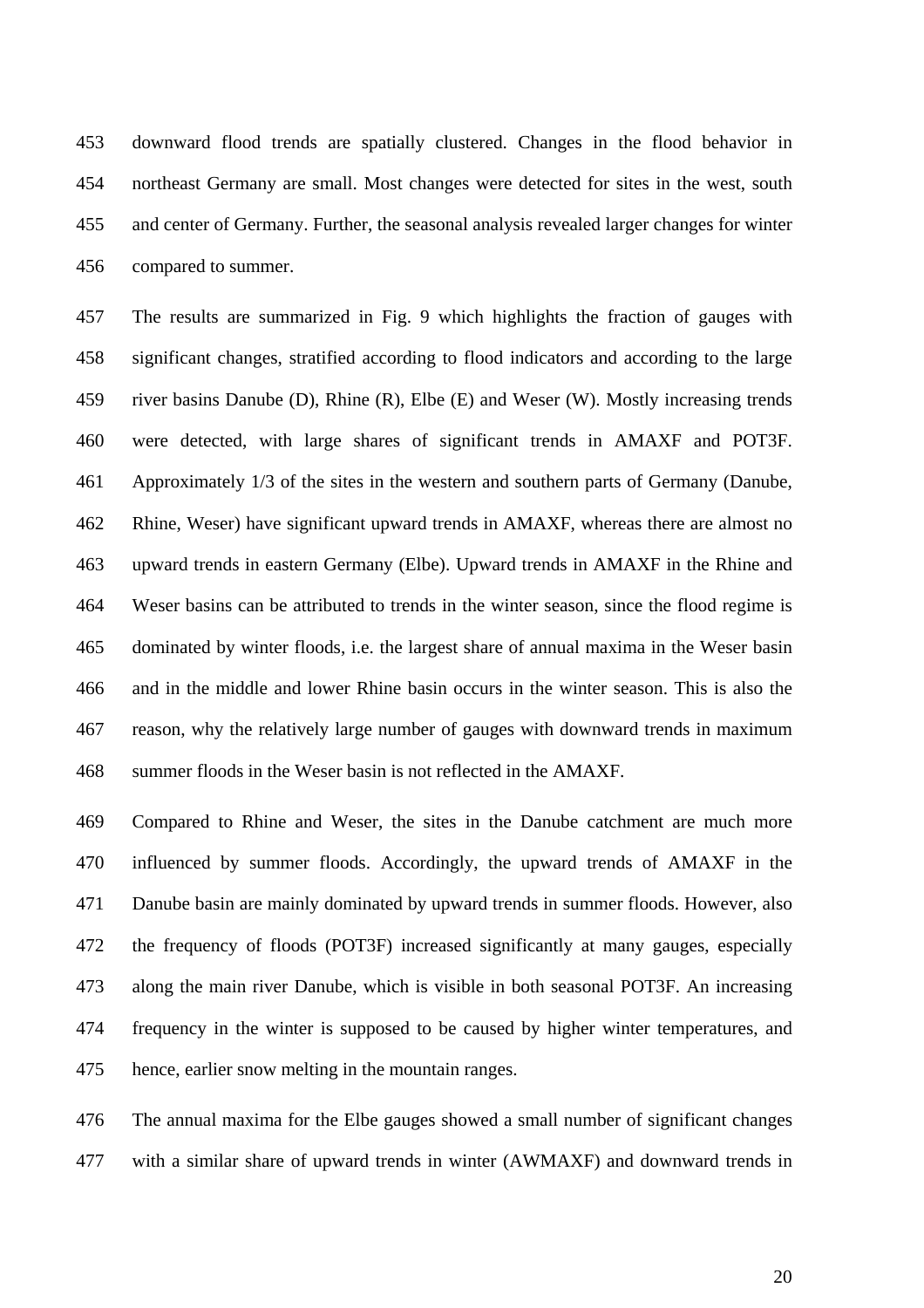478 summer (ASMAXF). Increasing trends in the winter maxima were mostly found in the 479 Saale catchment, which is the most western sub-catchment of the Elbe river basin and 480 which shows a similar trend pattern as the neighbouring Weser catchment. The sites 481 with decreasing trends in summer flood magnitude are rather randomly distributed in 482 space.

483 The spatial and seasonal coherence of the results suggests that the observed changes in 484 flood behavior are climate-driven. This conclusion is further supported by the missing 485 relation between significant changes in the discharge series and basin area. Impact of 486 land-cover changes or of river training works would be expected to show scale-487 dependency. However, from our analysis we conclude that there are no preferred spatial 488 scales where significant changes could be detected.

489 Therefore, it is interesting to evaluate, whether or not our results are in line with studies 490 on changes in climate. To this end, our results are qualitatively compared to those of 491 recent investigations that analyze changes in atmospheric circulation patterns. It has 492 been shown that there is a close link between the occurrence and persistence of 493 atmospheric circulation patterns and floods in Germany (e.g., Bárdossy and Caspary, 494 1990; Pfister et al., 2004a; Petrow et al., 2007).

495 Gerstengarbe and Werner (2005) compared daily data of two time periods (1881-1910 496 and 1975-2004) and found for the summer large upward trends in the frequency of 497 circulation patterns from the south (tripled frequency with a step change in the 1940s). 498 During the same time period the north-westerly patterns decreased at the same 499 magnitude (Mittelgebirge Weser, Elbe). Gerstengarbe and Werner (2005) found small 500 decreases for the summer in the westerly, northern and easterly circulation patterns.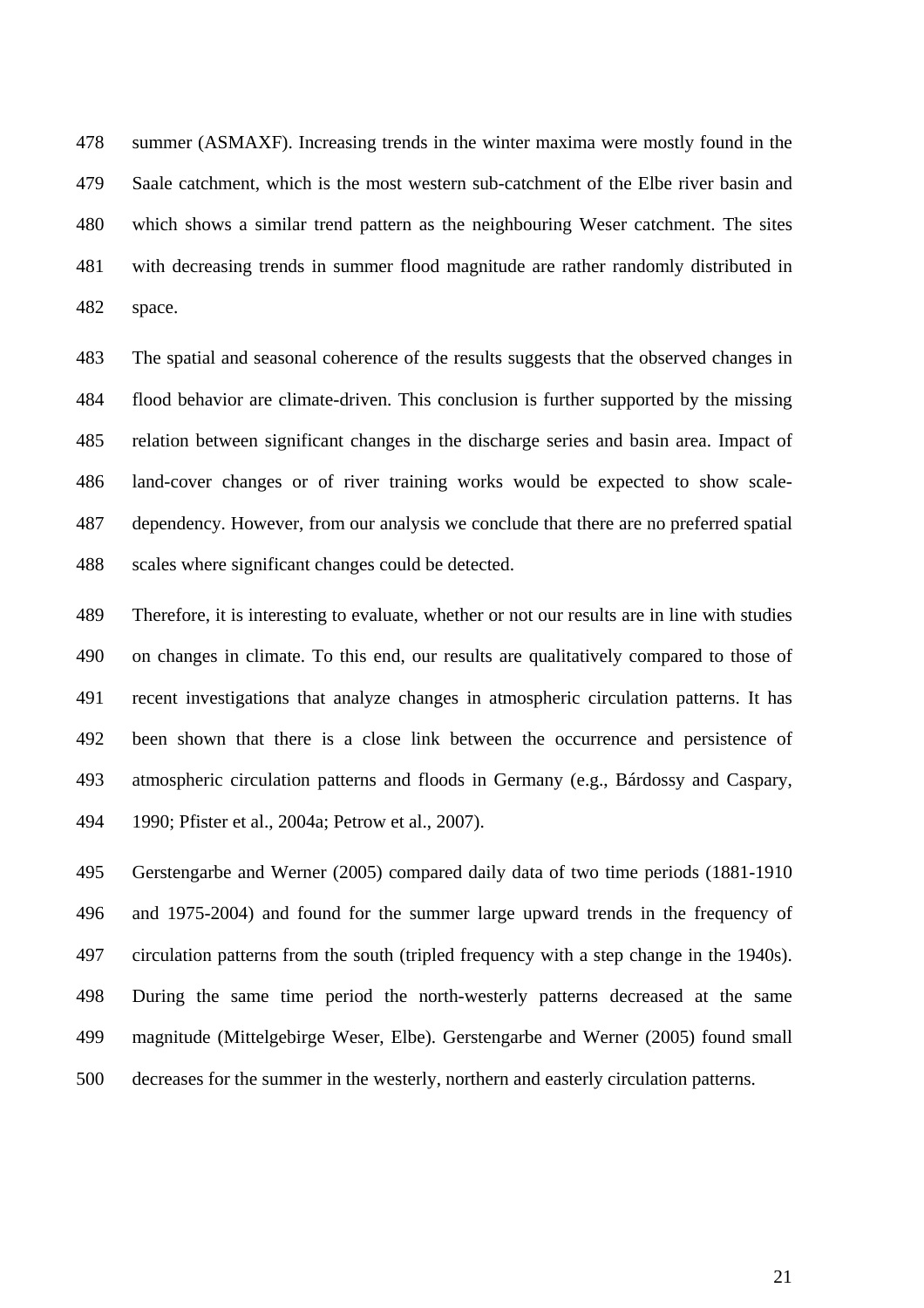501 For the winter, Gerstengarbe and Werner (2005) found increasing trends of westerly 502 atmospheric circulation types. Additionally, a longer duration period of the persistence 503 of the circulation patterns was observed. This yields a larger flood hazard through 504 circulation patterns which are generally not very prone to cause flood events but may be 505 increasingly hazardous due to a longer persistence time. Long-lasting westerly 506 atmospheric circulation types cause eventually a large-scale saturation, leading to rapid 507 runoff processes. This is then finally observed in upward trends of the AWMAXF in the 508 northern Rhine, Weser and Elbe catchments as well as in the upward trends of WPOT3F 509 in the Rhine catchment. For the middle and lower stretches of the Rhine, increased 510 flooding probabilities for the winter season have been suggested by Pfister et al. 511 (2004a). During the second half of the  $20<sup>th</sup>$  century increased winter rainfall totals and 512 intensities have been observed. At the same time, strong links between changes in 513 atmospheric circulation patterns and flood occurrence have been identified. Increasing 514 westerly atmospheric circulation types correlate with increasing winter precipitation and 515 are supposed to be responsible for the increase in flood probabilities.

516 Moreover, Gerstengarbe and Werner (2005) found a decreasing percentage of easterly 517 circulation patterns during the winter, which cause cold and dry winters especially in 518 the catchments of Odra, Elbe and the Weser. UBA (2006) found significant upward 519 trends in winter temperatures during the last 100 years. These findings also fit our 520 results of upward trends in the winter maximum discharges in the Elbe and Weser 521 catchments, which are caused by more rain induced flood events due to milder winters 522 and an intensified zonal circulation (Gerstengarbe and Werner, 2005; UBA, 2006).

523

#### 524 **6 CONCLUSIONS**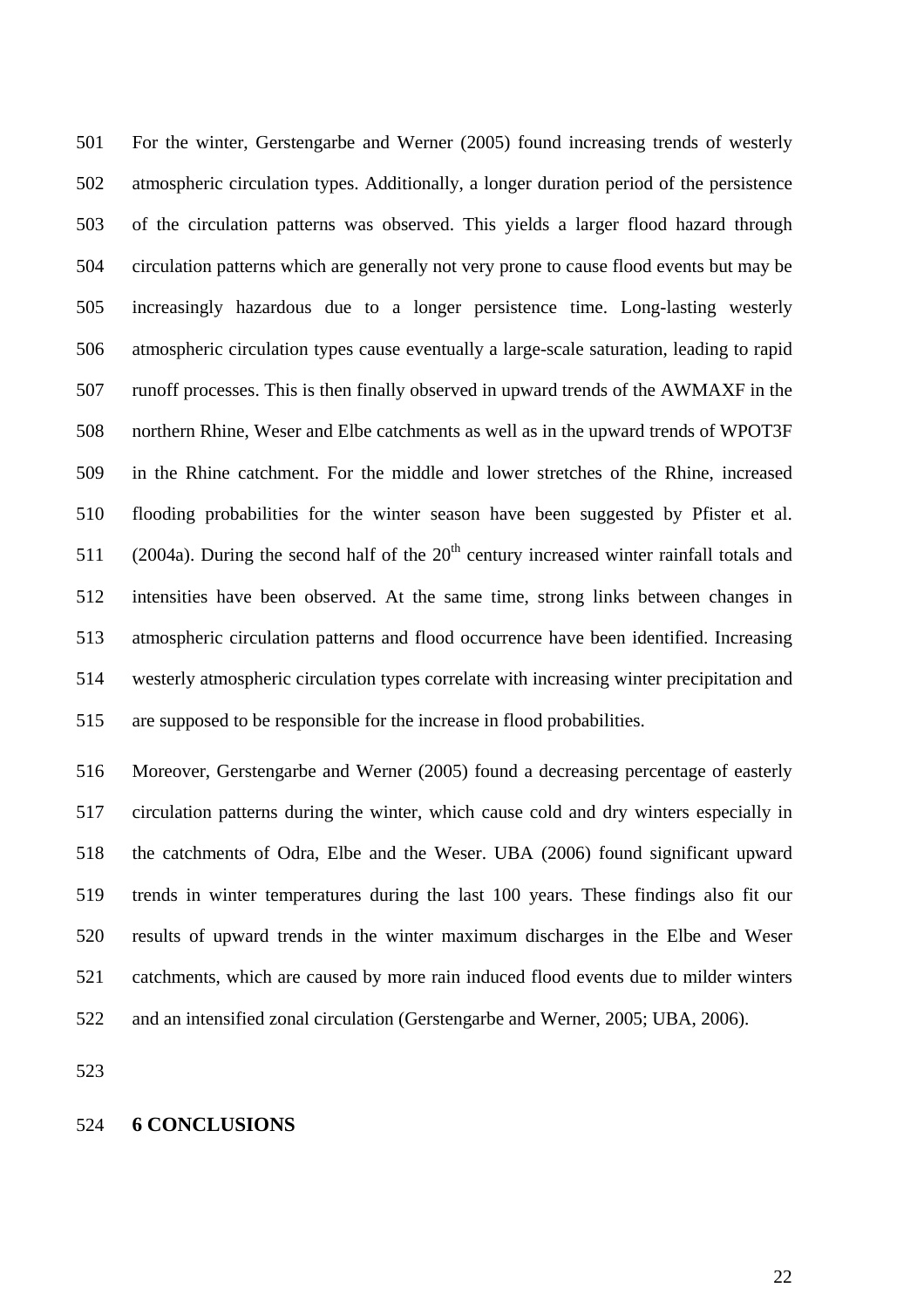525 Our study of flood trends at 145 runoff gauges, distributed all over Germany, shows that 526 there is no ubiquitous increase of flood magnitude and/or frequency in the second half 527 of the  $20<sup>th</sup>$  century, as it is often asserted in the media. However, significant flood trends 528 were detected for a considerable fraction of basins. In most cases, these trends are 529 upward; decreasing flood trends were rarely found and were not field-significant. The 530 joint analysis of many sites within one region allowed assessing the spatial and seasonal 531 coherence of flood trends: Basins with significant trends were spatially clustered. 532 Changes in flood behavior in northeast Germany are small. Most changes were detected 533 for sites in the west, south and center of Germany, i.e. in the catchments of Rhine, 534 Weser and Danube. The seasonal analysis revealed larger changes for winter compared 535 to summer. From the results we concluded that the observed changes in flood behavior 536 are climate-driven. It was possible to qualitatively link our results to trends in frequency 537 and persistence of atmospheric circulation patterns above Europe. As already shown by 538 Pfister et al. (2004b) for a smaller area, orographic obstacles heavily influence the 539 spatial distribution of the rainfall and runoff processes. A changing behavior of 540 circulation patterns is likely to cause changes in rainfall totals, which in turn heavily 541 affects discharge and water levels in the rivers. The relationship between circulation 542 patterns, flood magnitude and/or frequency and the influence of the topography will be 543 further investigated. Our findings underline the need to thoroughly analyze the flood 544 behavior for changes when estimates for flood design or flood risk management are 545 needed.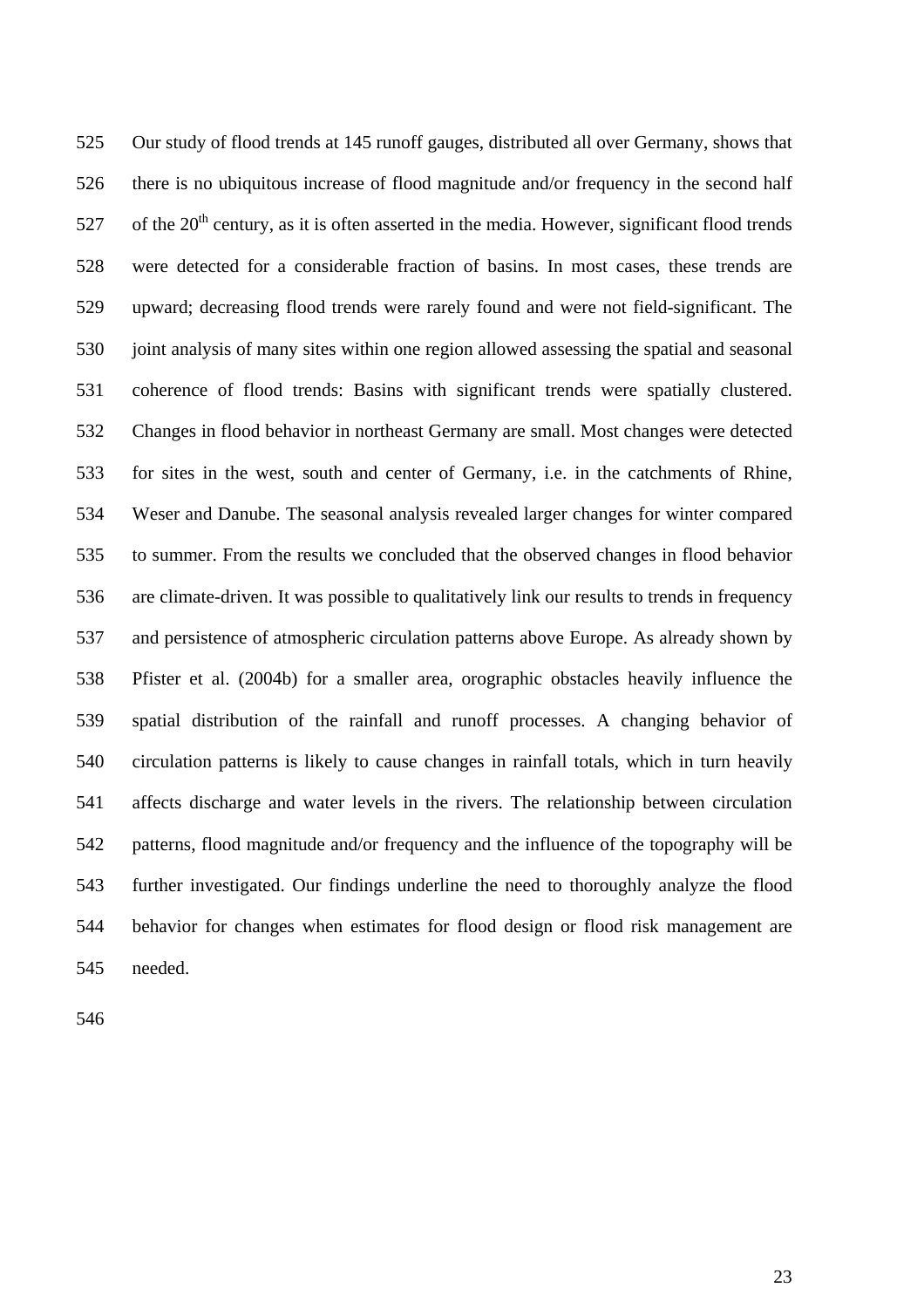# 547 **ACKNOWLEDGEMENTS**

548 We thank the GeoForschungsZentrum Potsdam (GFZ) and the Helmholtz Association

549 of National Research Centres for their financial support. The study was part of the

- 550 Helmholtz Young Scientists Group "Information and modelling systems for large-scale
- 551 flood situations" at GFZ. We dedicate our special thanks to the authorities that provided
- 552 data.
- 553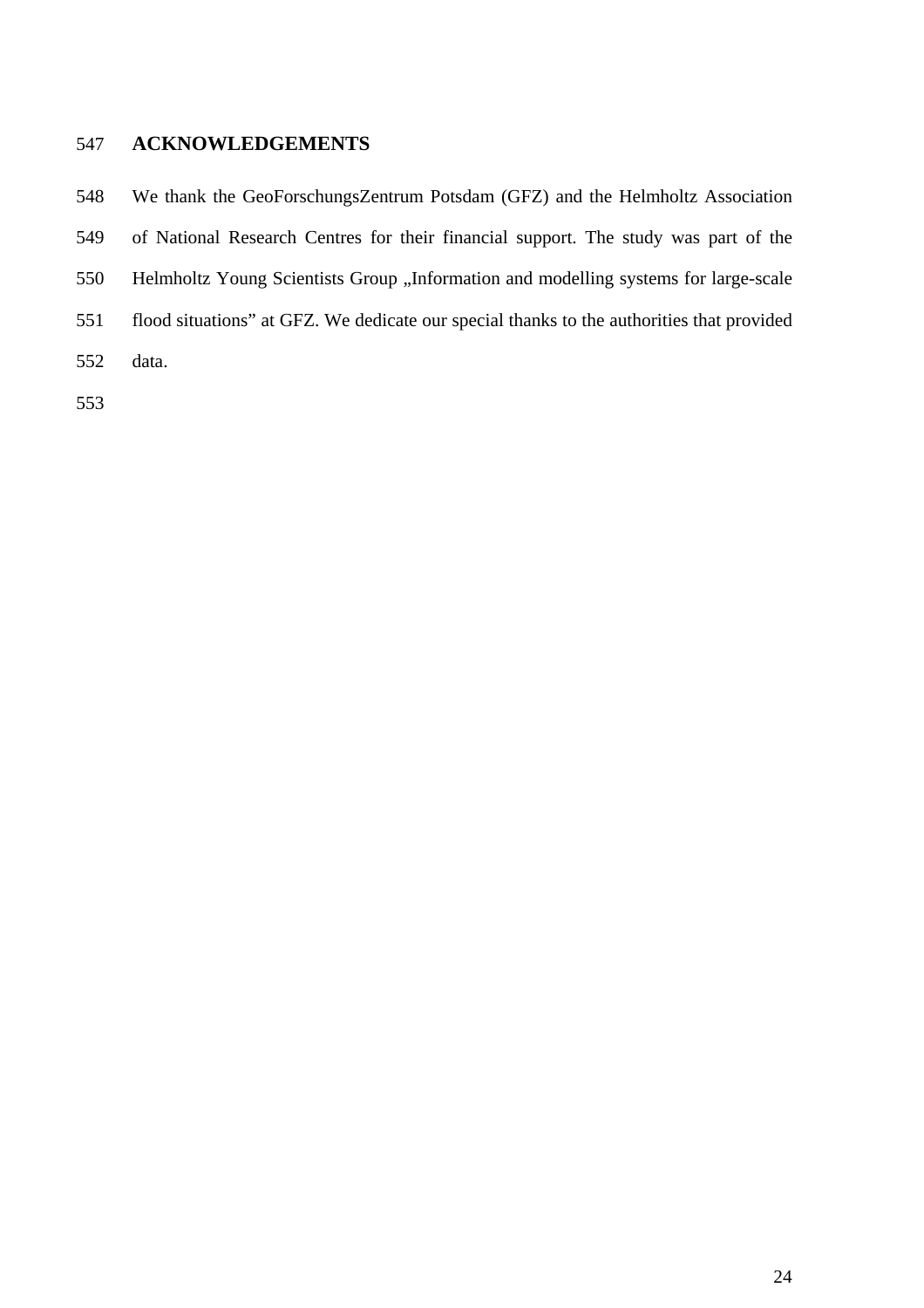#### 554 **REFERENCES**

- 556 Adamowski, K., Bocci, C. (2001) Geostatistical regional trend detection in river flow
- 557 data. Hydrological Processes 15, 3331-3341.
- 558 Apel, H., Merz, B., Thieken, A. (in press) Influence of dike breaches on flood frequency
- 559 estimation. Computers and Geosciences (accepted).
- 560 Bárdossy, A., Caspary, H.J. (1990) Detection of Climate Change in Europe by
- 561 Analyzing European Atmospheric Circulation Patterns from 1881 to 1989.
- 562 Theoretical and Applied Climatology 42, 155-167.
- 563 Bendix, J. (1997) Natürliche und anthropogene Einflüsse auf den Hochwasserabfluss
- 564 des Rheins. Erdkunde 51, 292-308.
- 565 Beurton, S., Thieken, A.H. (2009) Seasonality of floods in Germany. Hydrological
- 566 Sciences Journal 54(1), 62-76.
- 567 Blöschl, G., Ardoin-Bardin, S., Bonell, M., Dorninger, M., Goodrich, D., Gutknecht, D.,
- 568 Matamoros, D., Merz, B., Shand, P., Szolgay, J. (2007) At what scales do climate
- 569 variability and land cover change impact on flooding and low flows? Invited
- 570 Commentary. Hydrological Processes 21, 1241-1247, Doi: 10.1002/hyp.6669.
- 571 Bronstert, A., Niehoff, D., Bürger, G. (2002) Effects of climate and land-use change on
- 572 storm runoff generation: present knowledge and modelling capabilities. Journal of
- 573 Hydrology 16, 509-529, DOI: 10.1002/hyp.326.
- 574 Burn, D.H., Hag Elnur, M.A. (2002) Detection of hydrologic trends and variability.
- 575 Journal of Hydrology 255, 107-122.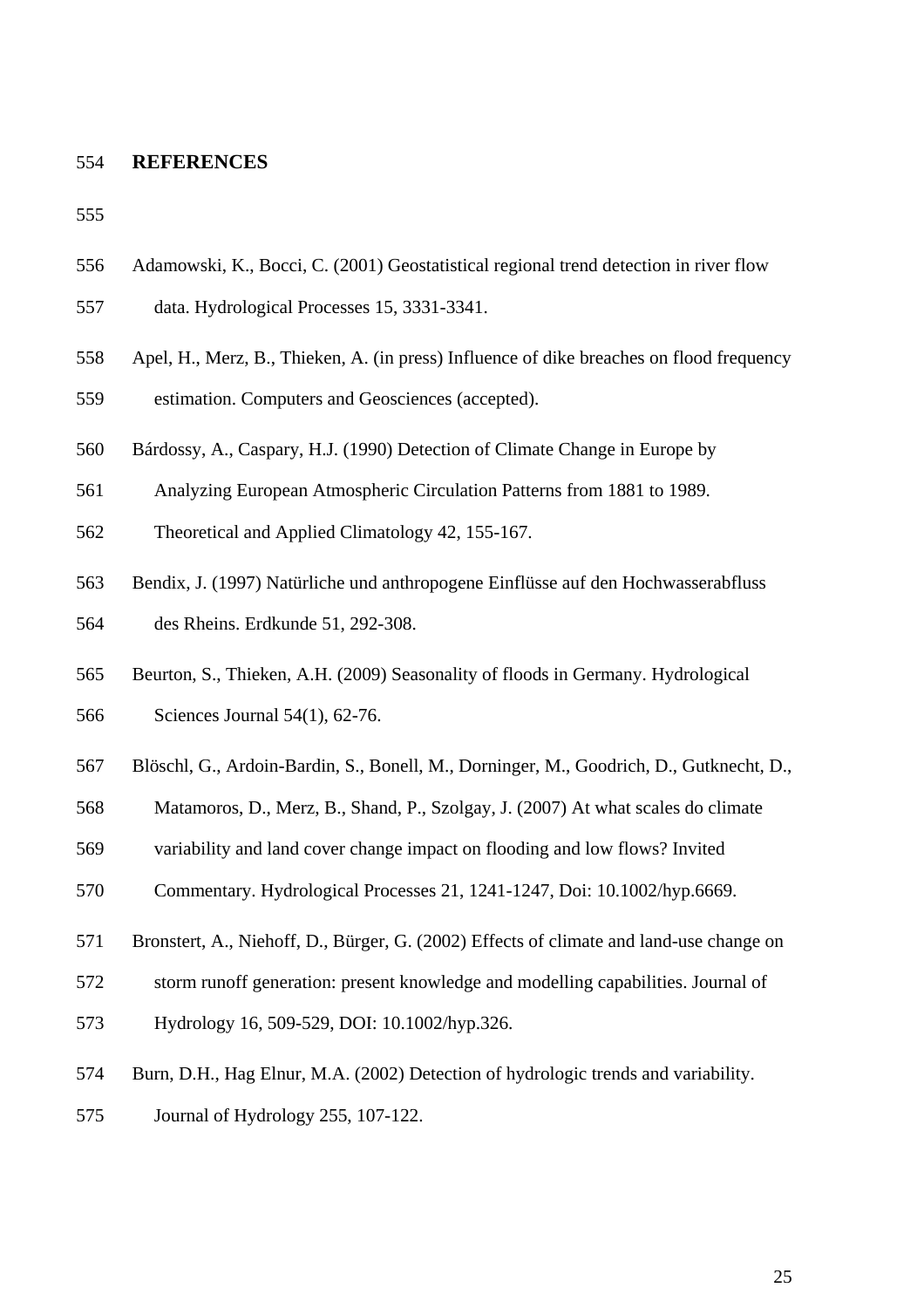- 576 Caspary, H. (1995) Recent winter floods in Germany caused by changes in the
- 577 atmospheric circulation across Europe. Physics and Chemistry of the Earth 20, 459- 578 462.
- 579 Caspary; H., Bárdossy, A. (1995) Markieren die Winterhochwasser 1990 und 1993 das
- 580 Ende der Stationarität in der Hochwasserhydrologie infolge von Klimaänderungen?.
- 581 Wasser und Boden 47(3), 18-24.
- 582 Chen, H., Guo, S., Xu, C., Singh, V.P. (2007) Historical temporal trends of hydro-
- 583 climatic variables and runoff response to climate variability and their relevance in
- 584 water resources management in the Hanjiang basin. Journal of Hydrology 344, 171-
- 585 184.
- 586 Disse, M., Engel, H. (2001) Flood Events in the Rhine Basin: Genesis, Influences and 587 Mitigation. Natural Hazards 23(2-3), 271-290. Doi: 10.1023/A:1011142402374.
- 588 DKKV (German Committee for Disaster Reduction). (2004) Flood Risk Reduction in
- 589 Germany Lessons Learned from the 2002 Disaster in the Elbe Region. DKKV
- 590 Publication 29e LESSONS LEARNED, Bonn.
- 591 Douglas, E.M., Vogel, R.M., Kroll, C.N. (2000) Trends in floods and low flows in the
- 592 United States: impact of spatial correlation. Journal of Hydrology 240, 90–105.
- 593 Franks, S.W. (2002) Identification of a change in climate state using regional flood data.
- 594 Hydrology and Earth System Sciences 6(1),11-16.
- 595 Gerstengarbe, F.W., Werner, P. C. (2005) Katalog der Großwetterlagen Europas (1881–
- 596 2004) nach Paul Hess und Helmut Brezowsky (6th revised edition). Potsdam
- 597 Institute for Climate Impact Research PIK-Report No. 100.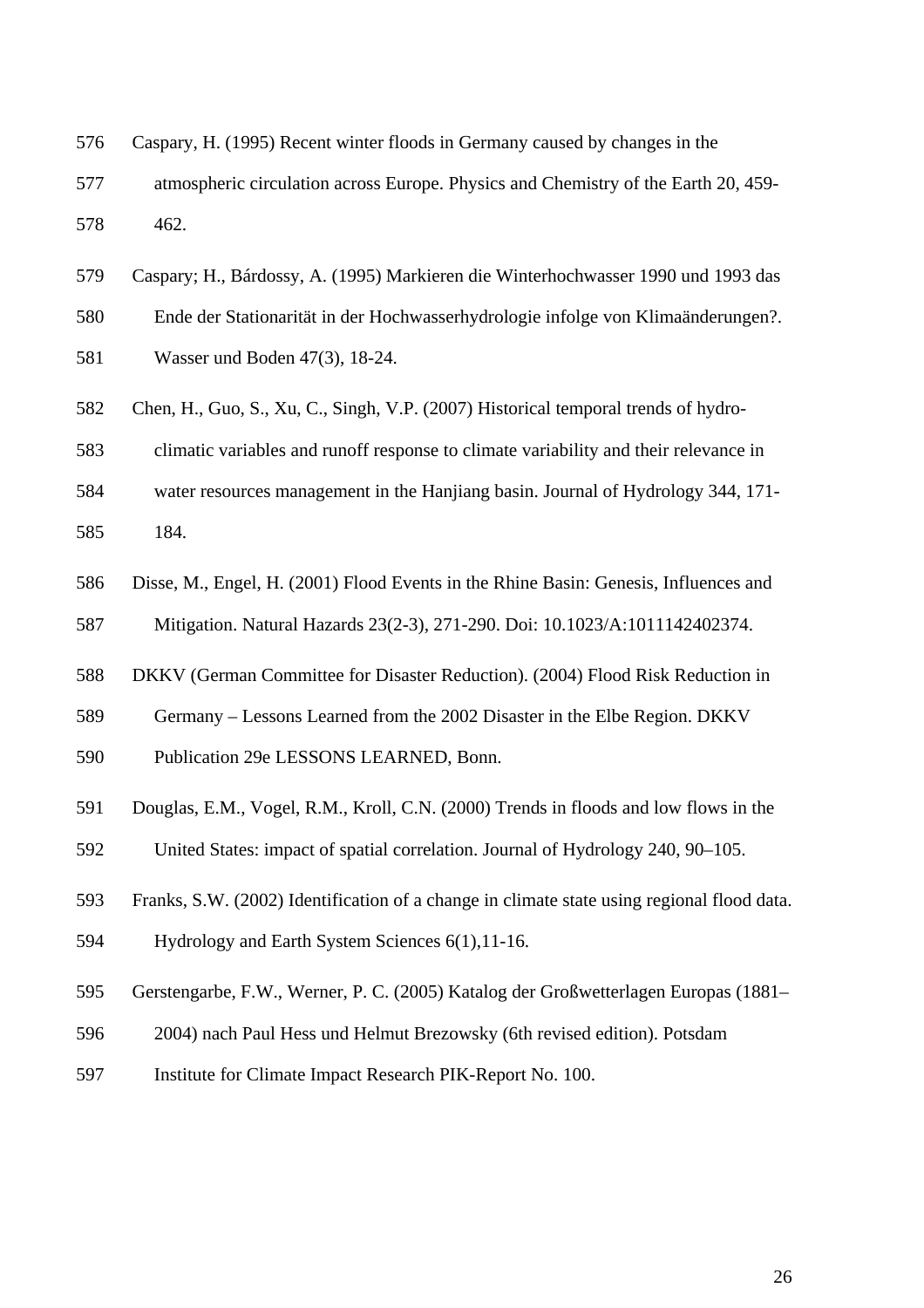- 598 Grünewald, U., Kaltofen, M., Rolland, W., Schümberg, S., Chmielewski, R., Ahlheim,
- 599 M., Sauer, T., Wagner, R., Schluchter, W., Birkner, H., Petzold, R., Radczuk, L.,
- 600 Eliasiewicz, R., Paus, L., Zahn, G. (1998) *Ursachen, Verlauf und Folgen des*
- 601 *Sommer-Hochwassers 1997 an der Oder sowie Aussagen zu bestehenden*
- 602 *Risikopotentialen. Eine interdisziplinäre Studie*. Deutsches IDNDR-Komitee für
- 603 Katastrophenvorbeugung e. V., IDNDR-Reihe H. 10b (long version), Bonn, 187 pp.
- 604 Grünewald, U. (2006) Extreme hydro(meteoro-)logical Events in the Elbe Basin.
- 605 Österreichische Wasser- und Abfallwirtschaft 58 (3-4), 27-34.
- 606 Helms, M., Büchele, B., Merkel, U., Ihringer, J. (2002) Statistical analysis of the flood
- 607 situation and assessment of the impact of diking measures along the Elbe (Labe)
- 608 river. Journal of Hydrology 267, 94-114.
- 609 Ihringer, J. (1996) Hochwasser aus ländlichen und städtischen Gebieten.
- 610 Geowissenschaften 14 (12), 223-530.
- 611 Johnson, S.L., Stefan, H.G. (2006) Indicators of climate warming in Minnesota: Lake
- 612 ice covers and snowmelt runoff. Climatic Change 75, 421–453. Doi:
- 613 10.1007/s10584-006-0356-0.
- 614 Kendall, M.G. (1975) Rank Correlation Methods. Griffin, London.
- 615 Khaliq, M.N., Ouarda, T.B.M.J., Ondo, J.-C., Gachon, P., Bobée, B. (2006) Frequency
- 616 analysis of a sequence of dependent and/or non-stationary hydro-meteorological
- 617 observations: A review. Journal of Hydrology 329, 534-552.
- 618 KLIWA (2007) Klimaveränderung und Konsequenzen für die Wasserwirtschaft.
- 619 KLIWA Berichte Heft 10. 258 pp. Stuttgart.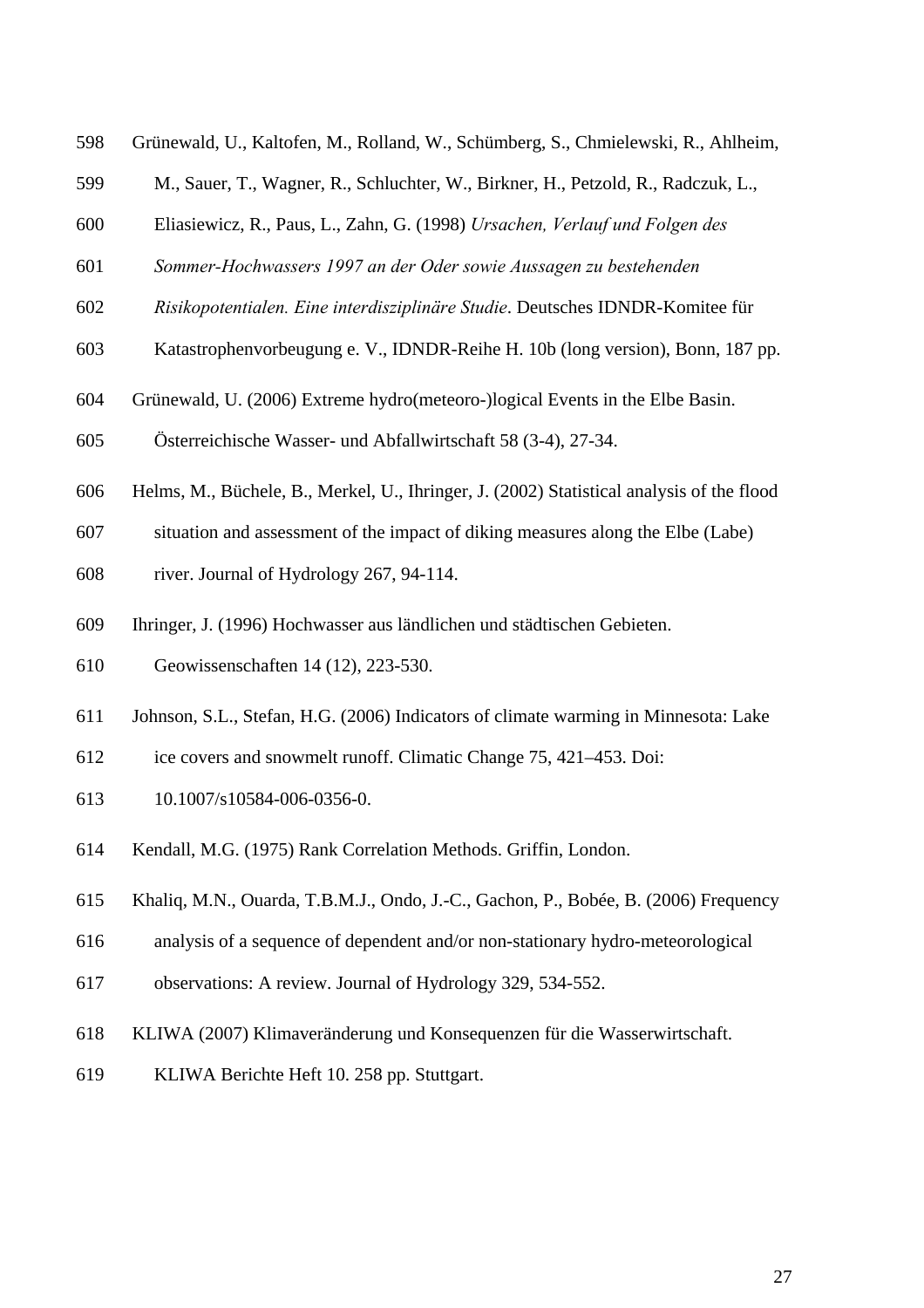- 620 Kundzewicz, Z.W., Robson, A.J. (2004) Change detection in hydrological records a
- 621 review of the methodology. Hydrological Sciences Journal 49(1), 7-19.
- 622 Kundzewicz, Z.W., Graczyk, D., Maurer, Th., Pinskwar, I., Radziejewski, M.,
- 623 Svensson, C., Szwed, M. (2005) Trend detection in river flow series: 1. Annual
- 624 maximum flow. Hydrological Sciences Journal 50(5), 797-810.
- 625 Kunkel, K.E., Andsager, K., Easterling, D. (1999) Long-Term Trends in Extreme
- 626 Precipitation Events over the Conterminous United States and Canada. Journal of
- 627 Climate 12, 2515-2527.
- 628 Lammersen, R., Engel, H., van de Langemheen, W., Buiteveld, H. (2002) Impact of
- 629 river training and retention measures on flood peaks along the Rhine. Journal of
- 630 Hydrology 267, 115-124.
- 631 Lindström, G., Bergström, S. (2004) Runoff trends in Sweden 1807-2002. Hydrological 632 Sciences Journal 49(1), 69-83.
- 633 McCabe, G.J., Wolock, D.M. (2002) A step increase in streamflow in the conterminous
- 634 United States. Geophysical Research Letters 29(24), 2185.
- 635 Doi:10.1029/2002GL015999.
- 636 McNeil, V.H., Cox, M.E. (2007) Defining the climatic signal in stream salinity trends
- 637 using the Interdecadal Pacific Oscillation and its rate of change. Hydrology and Earth
- 638 System Sciences 11, 1295–1307.
- 639 Michaud, J.D., Hirschboeck, K.K., Winchell, M. (2001) Regional variations in small-
- 640 basin floods in the United States. Water Resources Research 37(5), 1405-1416.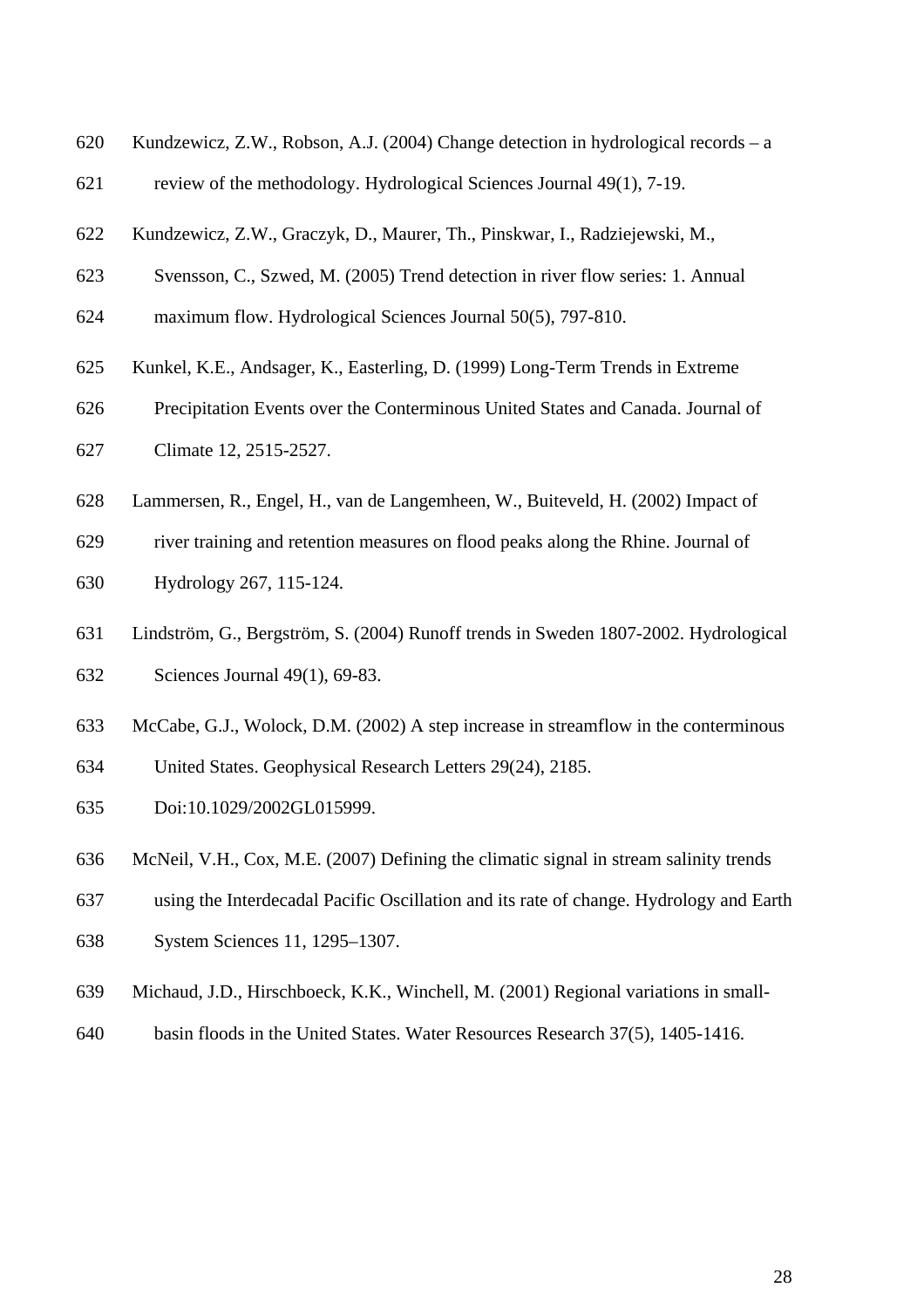- 641 Mudelsee, M., Börngen, M., Tetzlaff, G., Grünewald, U. (2004) Extreme floods in
- 642 central Europe over the past 500 years: Role of cyclone pathway . Zugstrasse Vb.
- 643 Journal of Geophysical Research 109, 1-21. Doi: 10.1029/2004JD005034.
- 644 Mudelsee, M., Deutsch, M., Börngen, M., Tetzlaff, G. (2006) Trends in flood risk of the
- 645 River Werra (Germany) over the past 500 years. Hydrological Sciences Journal.
- 646 Special Issue Historical Hydrology 51(5), 818-833.
- 647 Petrow, Th., Merz, B., Lindenschmidt, K.-E., Thieken, A.H. (2007) Aspects of
- 648 seasonality and flood generating circulation patterns in a mountainous catchment in
- 649 south-eastern Germany. Hydrology and Earth System Sciences 11, 1455–1468.
- 650 Pfister, L., Kwadijk, J., Musy, A., Bronstert, A., Hoffmann, L. (2004a) Climate change,
- 651 land use change and runoff prediction in the Rhine-Meuse Basins. River Research 652 and Applications 20, 229-241. Doi: 10.1002/rra.775.
- 653 Pfister, L., Drogue, G., El Idrissi, A., Iffly, J.-F., Poirier, Ch., Hoffmann, L. (2004b)
- 654 Spatial variability of trends in the rainfall-runoff relationship: A mesoscale study in
- 655 the Mosel Basin. Climatic Change 66: 67-87.
- 656 Pinter, N., van der Ploeg, R.R., Schweigert, P., Hoefer, G. (2006) Flood magnification
- 657 on the River Rhine. Hydrological Processes 20(1), 147-164.
- 658 Robinson, M., Cognard-Plancq, A.-L., Cosandey, C., David, J., Durand, P., Führer, H.-
- 659 W., Hall, R., Hendriques, M.O., Marc, V., McCarthy, R., McDonnell, M., Martin, C.,
- 660 Nisbet, T., O'Dea, P., Rodgers, M., Zollner, A. (2003) Studies of the impact of
- 661 forestry on extreme flows: a European perspective. Forest Ecology and Management 662 186, 85-97.
- 663 Robson, A.J., Jones, T.K., Reed, D.W., Bayliss, A.C. (1998) A study of national trend
- 664 and variation in UK floods. International Journal of Climatology 18, 165-182.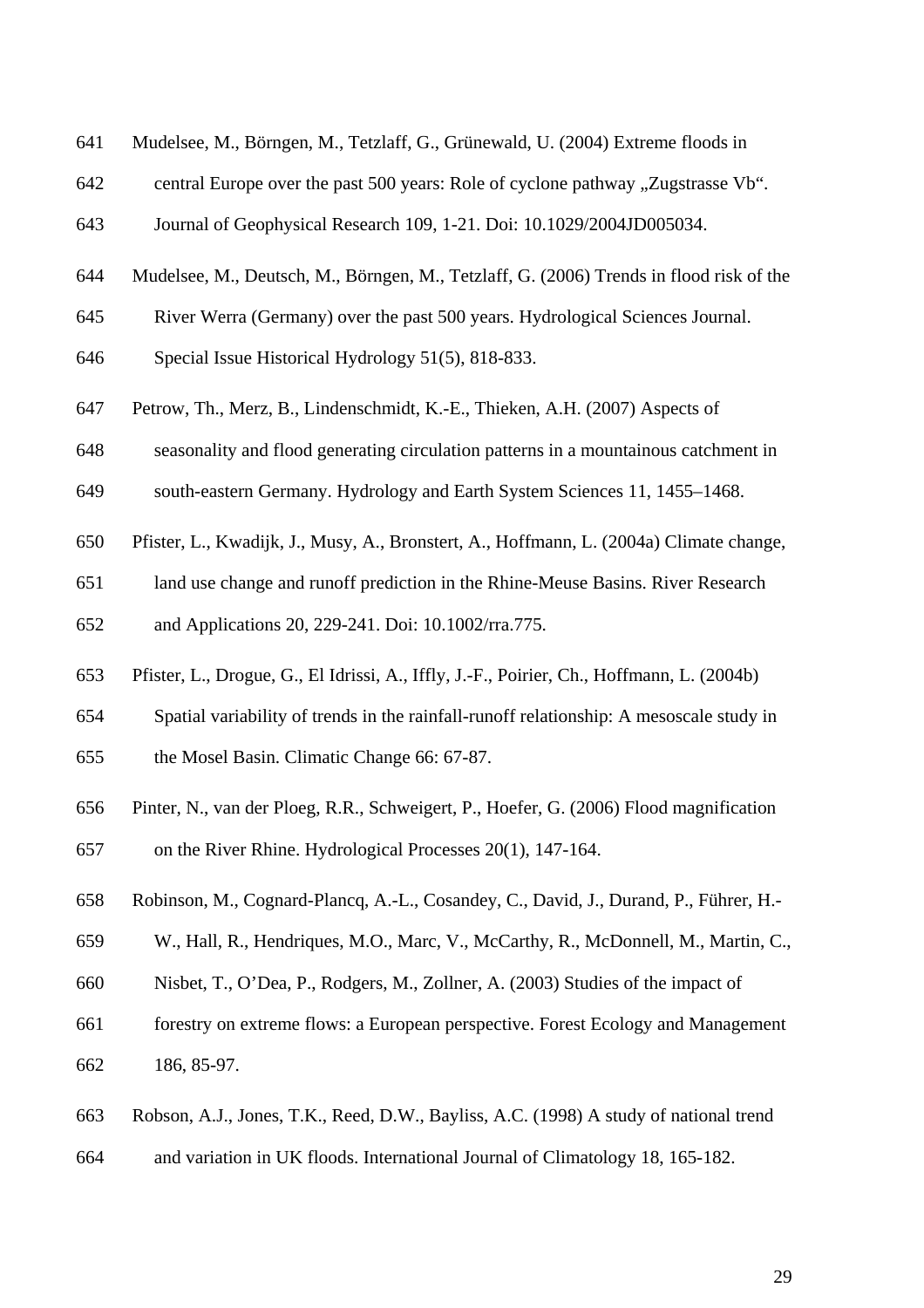- 665 Robson, A.J. (2002) Evidence for trends in UK flooding. Phil Trans Roy Soc Lond A 666 360, 1327-1343.
- 667 Sen, P.K. (1968) Estimates of the regression coefficient based on Kendall's tau. Journal
- 668 of the American Statistical Association 63, 1379-1389.
- 669 Strupczewski, W.G., Singh, V.P., Feluch, W. (2001a) Non-stationary approach to at-site
- 670 flood frequency modelling. I. Maximum likelihood estimation. Journal of Hydrology 671 248, 123-142.
- 672 Strupczewski, W.G., Singh, V.P., Mitosek, H.T. (2001b) Non-stationary approach to at-
- 673 site flood frequency modelling. III. Flood analysis of Polish rivers. Journal of
- 674 Hydrology 248, 123-142.
- 675 Svensson, C., Kundzewicz, Z.W., Maurer, Th. (2005) Trend detection in river flow
- 676 series: 2. Flood and low-flow index series. Hydrological Sciences Journal 50(5), 811- 677 824.
- 678 Svensson, C., Hannaford, J., Kundzewicz, Z., Marsh, T. (2006) Trends in river flows:
- 679 why is there no clear signal in observations?, IAHS Publ. 305, Frontiers in Flood
- 680 Research, 1-18.
- 681 Thieken, A. H., Petrow, Th., Kreibich, H., Merz, B. (2006) Flood losses, insurance
- 682 cover and precautionary behavior of private households affected by the August 2002
- 683 flood in Germany. Risk Analysis 26(2), 383–395.
- 684 UBA (2006) Anpassung an Klimaänderungen in Deutschland Regionale Szenarien
- 685 und nationale Aufgaben. 20pp. Dessau.
- 686 von Storch, H., Cannon, A.J. (1995) Eds. Analysis of Climate Variability Applications
- 687 of Statistical Techniques, 334pp. Springer Verlag New York.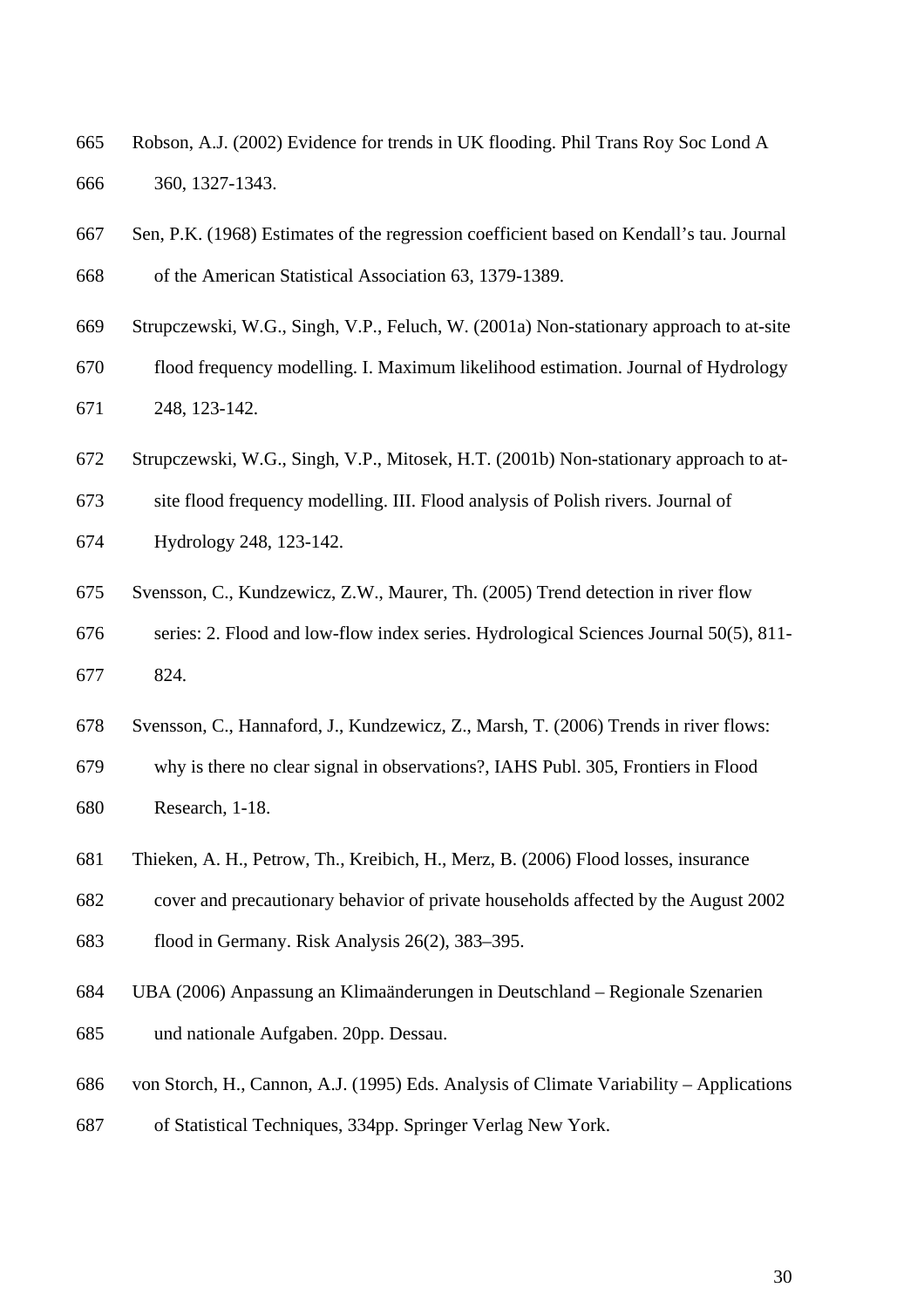- 688 Yue, S., Pilon, P., Phinney, B., Cavadias, G. (2002) The influence of autocorrelation on 689 the ability to detect trend in hydrological time series. Hydrological Processes 16,
- 690 1807 1829.
- 691 Yue, S., Pilon, P., Phinney, B. (2003) Canadian streamflow trend detection: impacts of
- 692 serial and cross-correlation. Hydrological Sciences Journal  $48(1)$ ,  $51 63$ .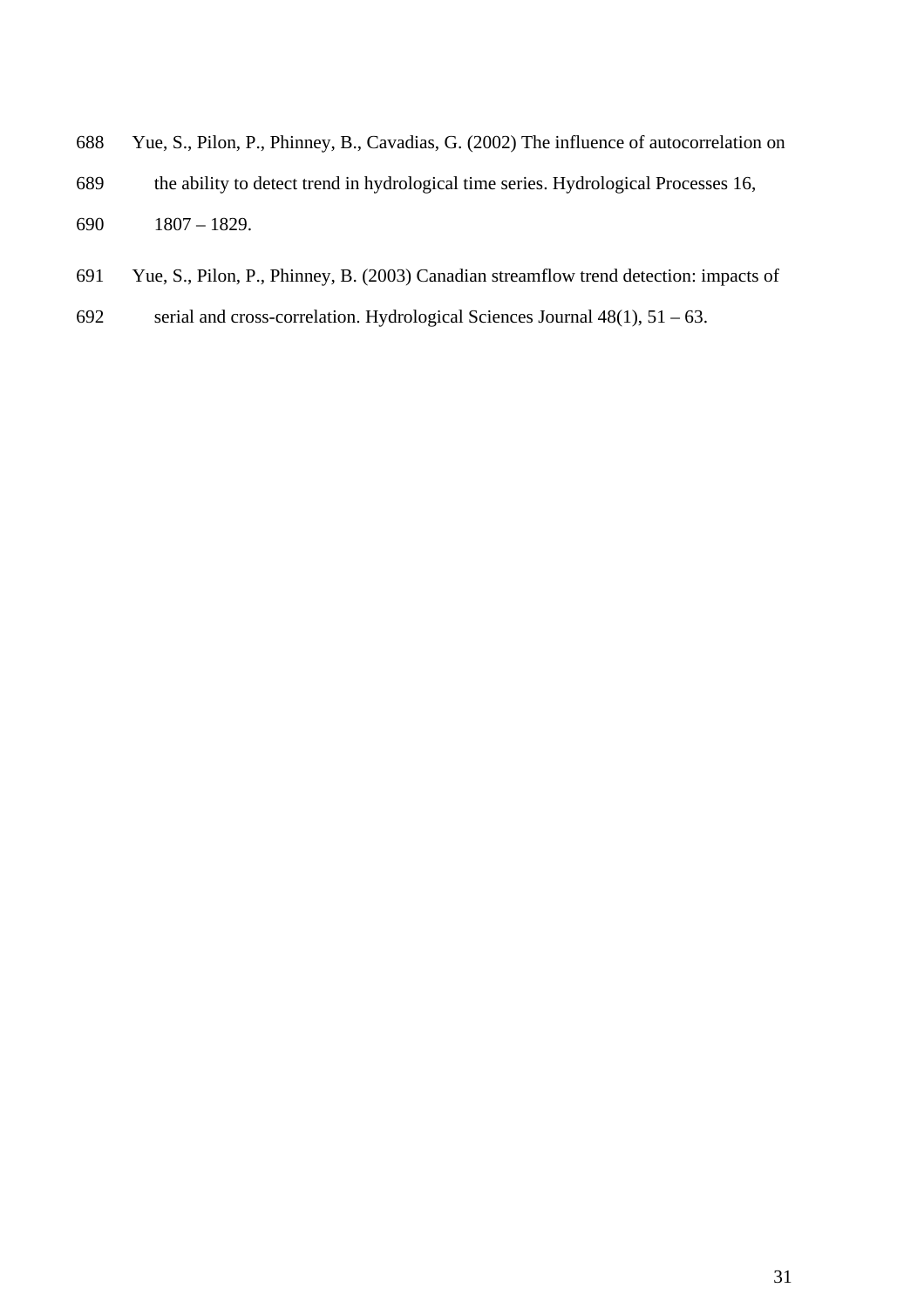| 693 | <b>Figure captions</b> |
|-----|------------------------|
|     |                        |

694

695 Fig. 1

696 Location of the analyzed gauges, main rivers, large river basins and elevation above sea 697 level (in m)

698

699 Fig 2

700 Observations and linear regression trends in the flood indicators given in Table 2. Solid 701 lines indicate significant trend (10% significance level), dotted lines indicate no trend. 702 Left column: gauge Cologne; right column: gauge: Donauwoerth. From top to bottom: 703 AMAXF, AWMAXF, ASMAXF, POT1M, POT3M, POT3F, WPOT3F, SPOT3F.

704

705 Fig 3

706 Observations and linear regression trends in AMAXF and in the three time series that 707 resulted from the stratification of POT3M in the upper, middle and lower third (upper 708 panel). Lower panel: Boxplots of the four samples (Red line: median; box: interquartile 709 range; whiskers: minimum and maximum value; crosses: outliers).

710

711 Fig 4

712 Spatial distribution of trends in annual maximum daily mean streamflow - AMAXF 713 (left) and in peak-over-threshold magnitude with on average one event per year - 714 POT1M (right); (Upward arrows: significant increasing trend; downward arrows: 715 significant decreasing trend; circles: no significant trend; size of arrows: relative change 716 within 52 years; Mann-Kendall test, 2-sided option; 10% significance level)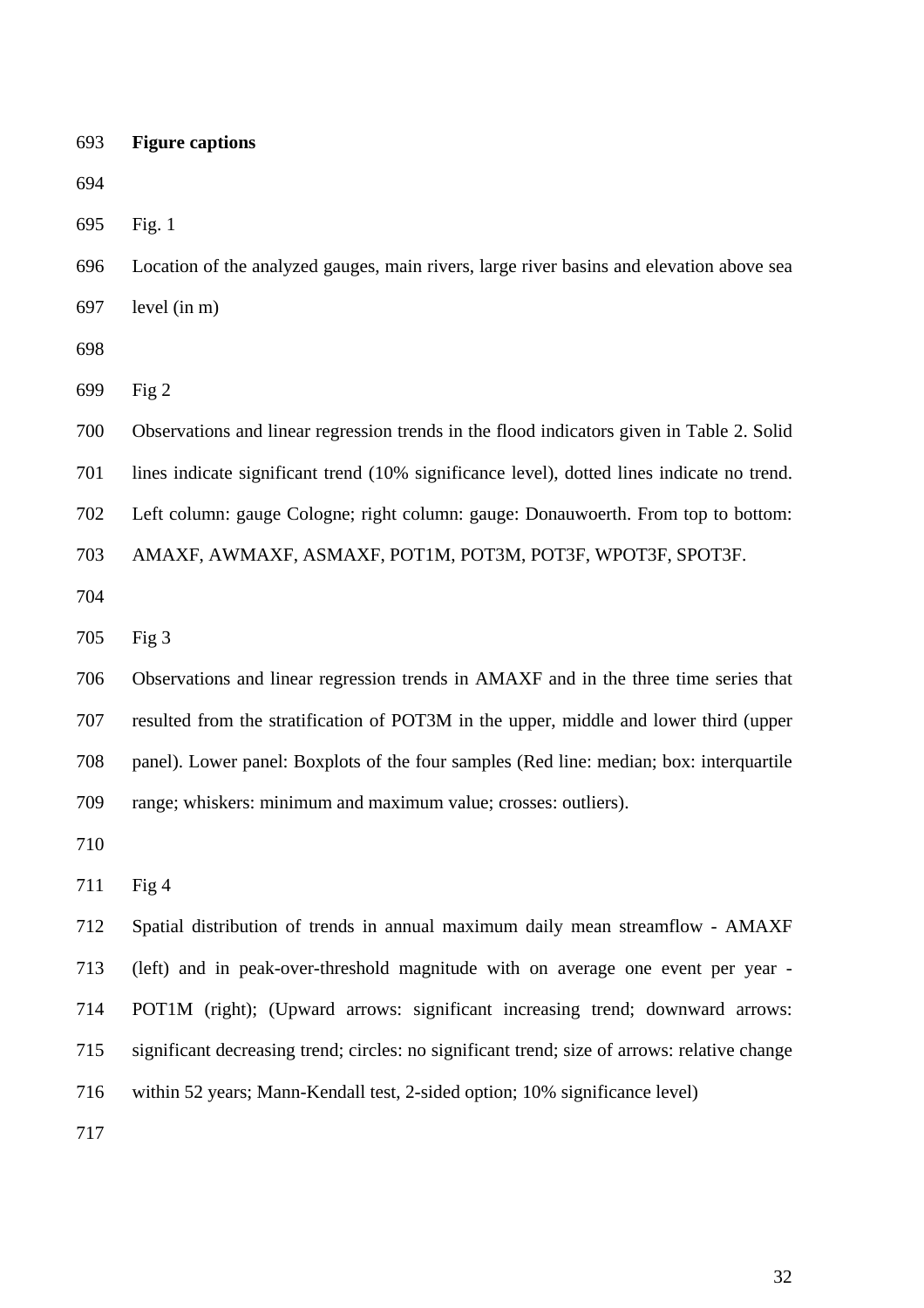718 Fig. 5

719 Spatial distribution of trends in seasonal maximum series – AWMAXF (winter, left 720 map), ASMAXF (summer, right map); (Upward arrows: significant increasing trend; 721 downward arrows: significant decreasing trend; circles: no significant trend; size of 722 arrows: relative change within 52 years; Mann-Kendall test, 2-sided option; 10% 723 significance level)

724

725 Fig. 6

726 Spatial distribution of trends in the peak-over-threshold frequency – POT3F (Upward 727 arrows: significant increasing trend; downward arrows: significant decreasing trend; 728 circles: no significant trend; size of arrows: relative change within 52 years; Mann-729 Kendall test, 2-sided option; 10% significance level)

730

731 Fig 7

732 Spatial distribution of trends in seasonal peak-over-threshold frequency – WPOT3F 733 (winter, left map), SPOT3F (summer, right map); (Upward arrows: significant 734 increasing trend; downward arrows: significant decreasing trend; circles: no significant 735 trend; size of arrows: relative change within 52 years; Mann-Kendall test, 2-sided 736 option; 10% significance level)

737

738 Fig. 8

739 Relative change [%] as function of basin area. Triangles indicate significant changes at 740 the 10% significance level. From top to bottom: AMAXF, AWMAXF, ASMAXF, 741 POT1M, POT3M, POT3F, WPOT3F, SPOT3F.

742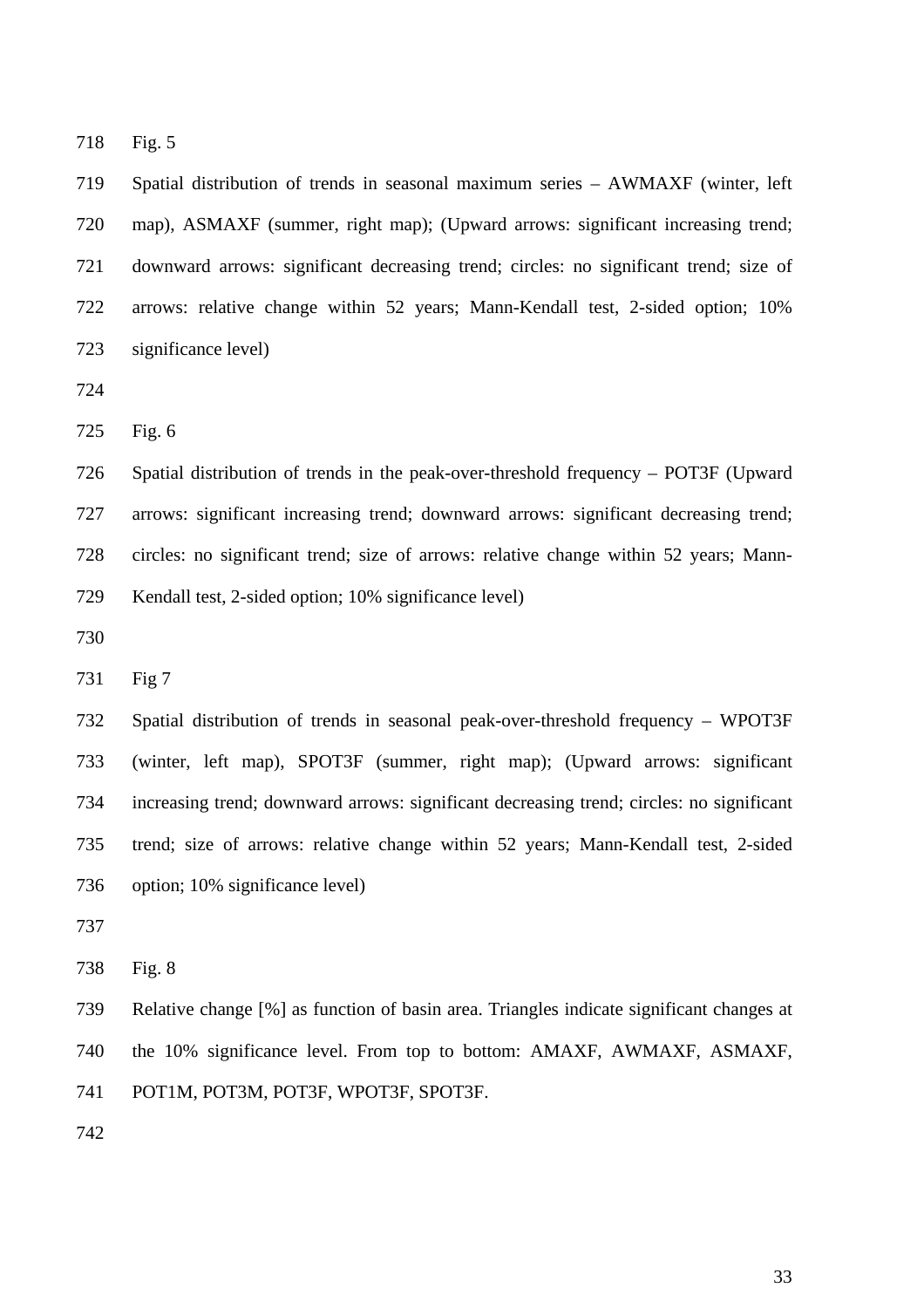743 Fig. 9

744 Percentages of gauges with significant trends per catchment and flood indicator. Dark 745 grey bars show percentage of upward trends, light grey bars show percentages of 746 downward trends; abbr. for the catchments are  $D -$  Danube,  $R -$ Rhine,  $W -$  Weser,  $E -$ 

747 Elbe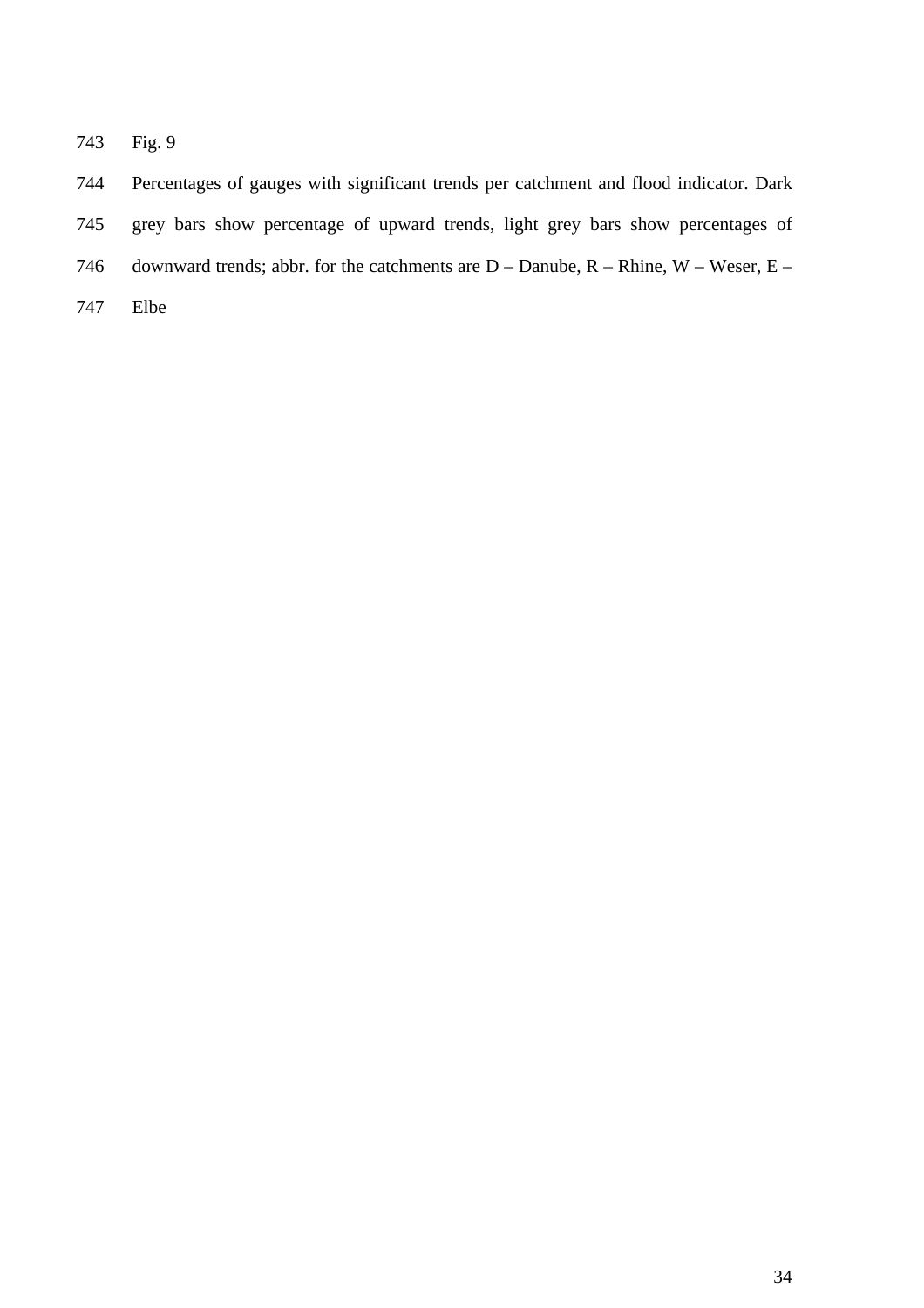# 748 Table 1: Summary of recent studies on flood trends in observational data (Annual maximum daily mean streamflow (AMAXF), Peak over threshold

749 (POT))

|                                      |                                   |                                      |                                            |             | <b>Flood indicator</b> |                           |              |                                                                                                                                                                                                                                                                      |  |
|--------------------------------------|-----------------------------------|--------------------------------------|--------------------------------------------|-------------|------------------------|---------------------------|--------------|----------------------------------------------------------------------------------------------------------------------------------------------------------------------------------------------------------------------------------------------------------------------|--|
| <b>Study</b>                         | <b>Region</b>                     | No of<br>stations                    | <b>Observation</b><br>period               | AMAXF       | Seasonal<br>AMAXF      | POT                       | <b>Other</b> | <b>Main findings</b>                                                                                                                                                                                                                                                 |  |
| Svensson et al.<br>(2005)            | Worldwide                         | 21                                   | 44-100 years;<br>av. 68 years              | $\mathbf X$ |                        | $\boldsymbol{\mathrm{X}}$ |              | no general pattern of decreasing or increasing numbers or magnitudes of<br>floods                                                                                                                                                                                    |  |
| Kundzewicz et<br>al. (2005)          | Worldwide                         | 195                                  | varying<br>periods; min.<br>40 years       | $\mathbf X$ |                        |                           |              | at 27 stations significant increases worldwide<br>at 31 stations significant decreases worldwide<br>at 137 stations no significant changes<br>no ubiquitous pattern worldwide                                                                                        |  |
| Adamowski and<br>Bocci (2001)        | Canada                            | 248; pooled<br>into<br>10 regions    | $1957 - 1997$                              | X           |                        |                           |              | significantly decreasing trends in western, northern and central-eastern<br>Canada<br>significantly increasing trends in central Canada and the Prairies                                                                                                             |  |
| Burn and Hag<br>Elnur (2002)         | Canada                            | 59<br>AMAXF;<br>varying for<br>other | $1950 - 1997,$<br>varying<br>periods       | X           |                        |                           | $\mathbf X$  | for 1950-1997, in general, decreasing trends in AMAXF in the south and<br>increasing trends in the northern regions of Canada                                                                                                                                        |  |
| McCabe and<br><b>Wolock (2002)</b>   | <b>USA</b>                        | 400                                  | $1941 - 1999$                              | X           |                        |                           | X            | relatively few sites with increasing/decreasing trends in AMAXF<br>increases in AMAXF (and minimum and median streamflow) appear as step<br>change around 1970<br>frequency of days with discharges $> 99th$ percentile shows increasing trends<br>only at few sites |  |
| Douglas et al.<br>(2000)             | <b>USA</b>                        | 1474                                 | $1874 - 1988$<br>(av. 48 years)            | X           |                        |                           |              | no trends in field significance in all three geogr. regions (East, Midwest,<br>West)<br>no trends in field significance in all nine hydrologic regions                                                                                                               |  |
| Franks (2002)                        | New South<br>Wales<br>(Australia) | 40                                   | varying<br>periods within<br>$1910 - 1990$ | X           |                        |                           |              | step change in AMAXF around the 1940s<br>prior 1945 no floods of high magnitude, after 1945 marked increase                                                                                                                                                          |  |
| Lindström and<br>Bergström<br>(2004) | Sweden                            | 43; pooled<br>datasets               | $1901 - 2002$                              | X           | X                      |                           |              | slight increase in AMAXF in northern Sweden<br>summer and autumn floods increased considerably between 1970 and today<br>no increased frequency of floods with return periods $> 10$ years for pooled<br>data                                                        |  |
| Robson et al.                        | UK                                | 890 for                              | $1941 - 1980$ ;                            | X           | X                      | $\boldsymbol{\mathrm{X}}$ |              | no significant trends for annual and seasonal flood time series<br>٠                                                                                                                                                                                                 |  |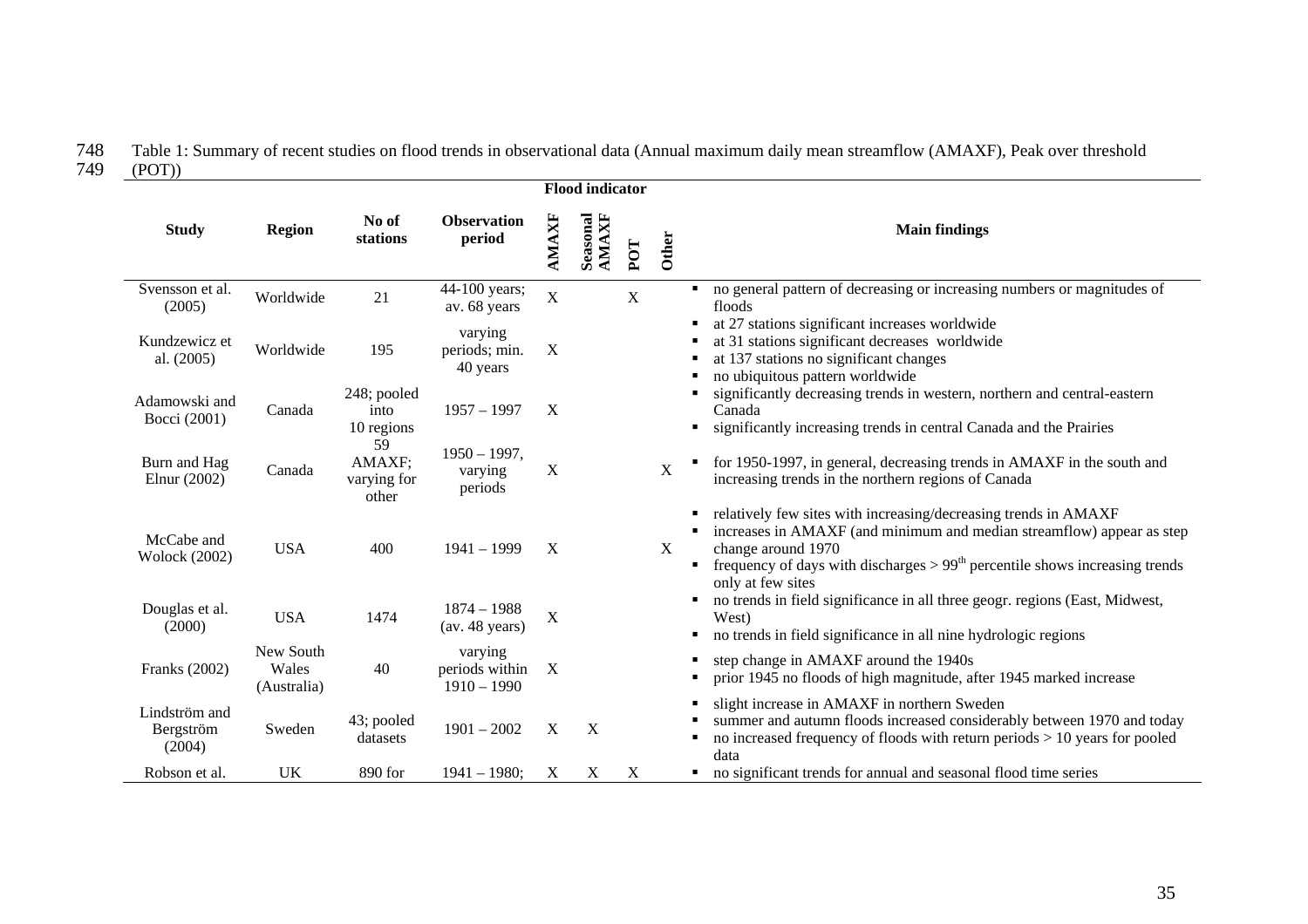| (1998) and    | POT. 1000      | $1941 - 1990$ | quasi-cyclical fluctuations over 5-10 year periods in POT3 and AMAXF; |
|---------------|----------------|---------------|-----------------------------------------------------------------------|
| Robson (2002) | tor            |               | could be linked to annual rainfall fluctuations                       |
|               | AMAXF.         |               |                                                                       |
|               | pooled ac-     |               |                                                                       |
|               | ross all sites |               |                                                                       |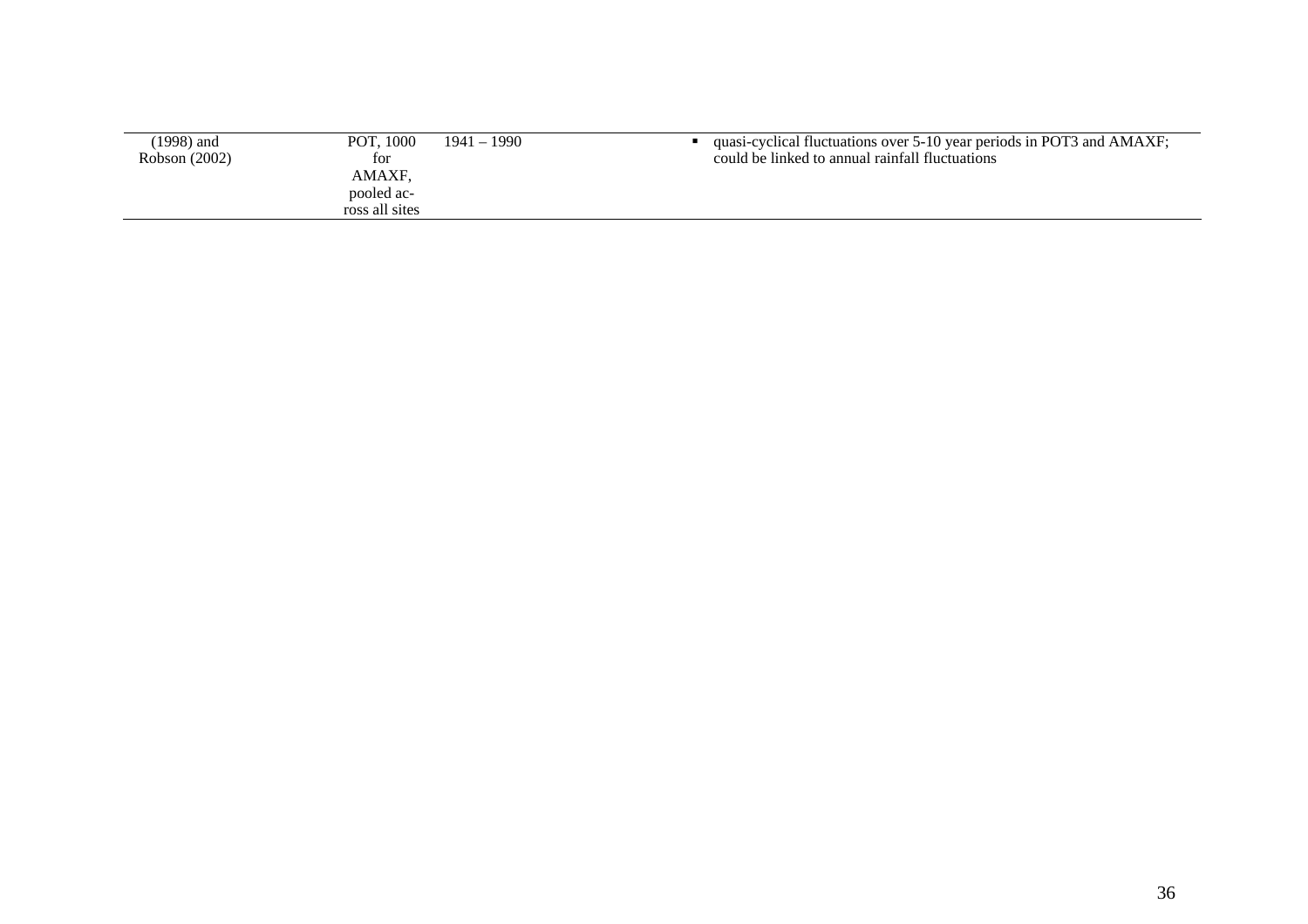750 Table 2: Flood indicators studied for all gauges

# 751

| <b>Flood indicator</b>                                        | <b>Abbreviation</b> | <b>Remarks</b>                                                                       |  |
|---------------------------------------------------------------|---------------------|--------------------------------------------------------------------------------------|--|
| Annual maximum daily mean<br>streamflow $[m3/s]$              | <b>AMAXF</b>        | Maximum discharge for each<br>hydrological year $(1 Nov - 31$<br>Oct)                |  |
| Annual winter maximum daily<br>mean streamflow $[m^3/s]$      | <b>AWMAXF</b>       | Maximum discharge for each<br>hydrological winter $(1 Nov - 31)$<br>Mar)             |  |
| Annual summer maximum daily<br>mean streamflow $[m^3/s]$      | <b>ASMAXF</b>       | Maximum discharge for each<br>hydrological summer $(1$ Apr $-31$<br>Oct)             |  |
| Peak-over-threshold magnitude<br>$\left[\frac{m^3}{s}\right]$ | <b>POTXM</b>        | Discharge peaks above threshold;<br>on average X events per year                     |  |
| Peak-over-threshold frequency                                 | POT3F               | Annual number of discharge<br>peaks above threshold; on average<br>3 events per year |  |
| Summer peak-over-threshold<br>frequency                       | SPOT3F              | Annual number of summer<br>discharge peaks above threshold                           |  |
| Winter peak-over-threshold<br>frequency                       | WPOT3F              | Annual number of winter<br>discharge peaks above threshold                           |  |

752

- 753 Table 3: Percentages of gauges showing significant trends; bold numbers indicate
- 754 field significance

|               | % of gauges with |            |          |  |  |
|---------------|------------------|------------|----------|--|--|
|               | increasing       | decreasing |          |  |  |
|               | trend            | trend      | no trend |  |  |
| <b>AMAXF</b>  | 28               |            |          |  |  |
| <b>AWMAXF</b> | 23               |            | 77       |  |  |
| <b>ASMAXF</b> | 10               | 10         | 80       |  |  |
| POT1M         | 17               |            | 81       |  |  |
| POT3M         | 5                |            | 93       |  |  |
| POT3F         | 25               |            | 74       |  |  |
| SPOT3F        | 2                |            | 97       |  |  |
| WPOT3F        | 17               |            | 83       |  |  |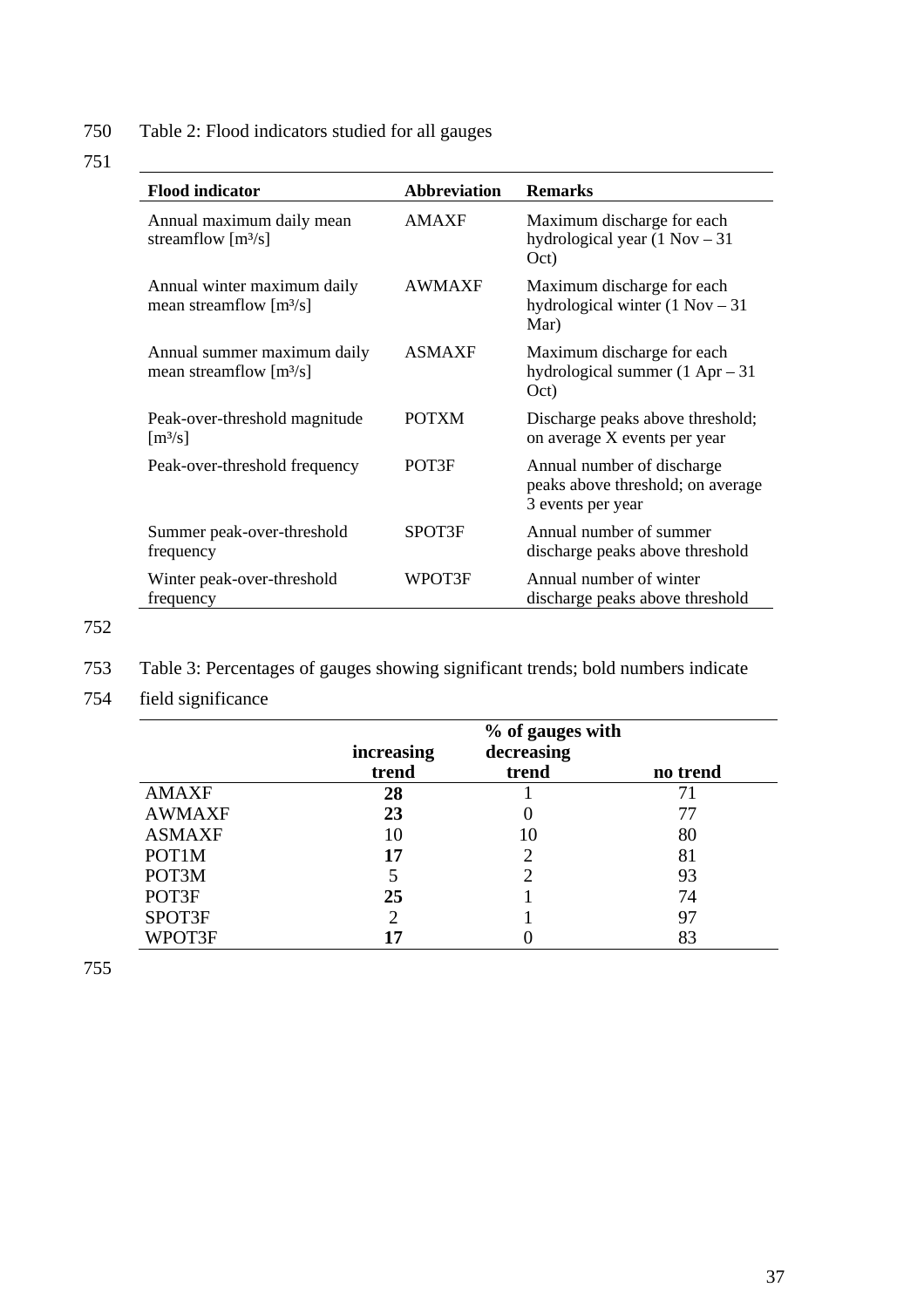# **Figures**

# 757 Figure 1



759 Figure 2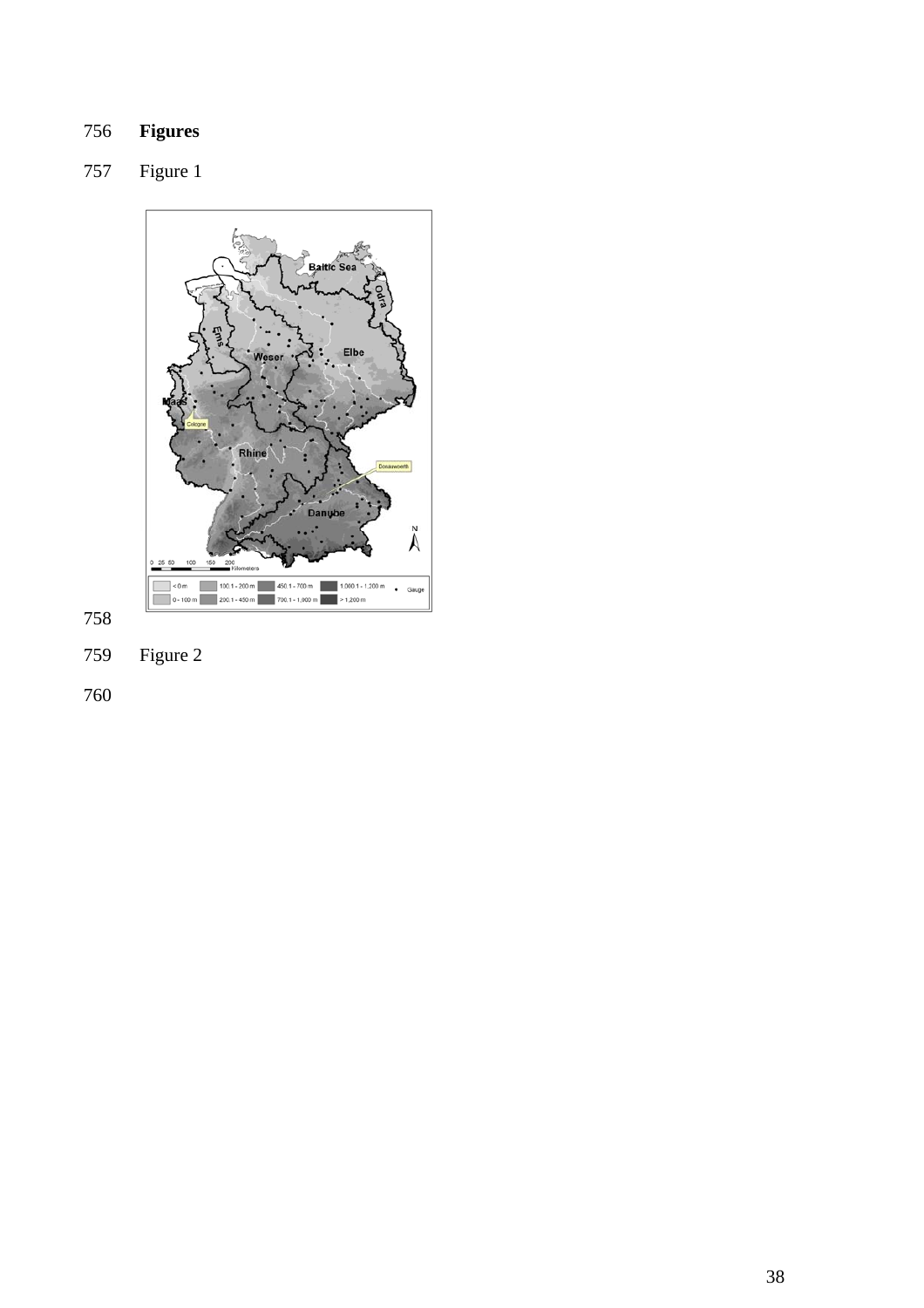

762 Figure 3





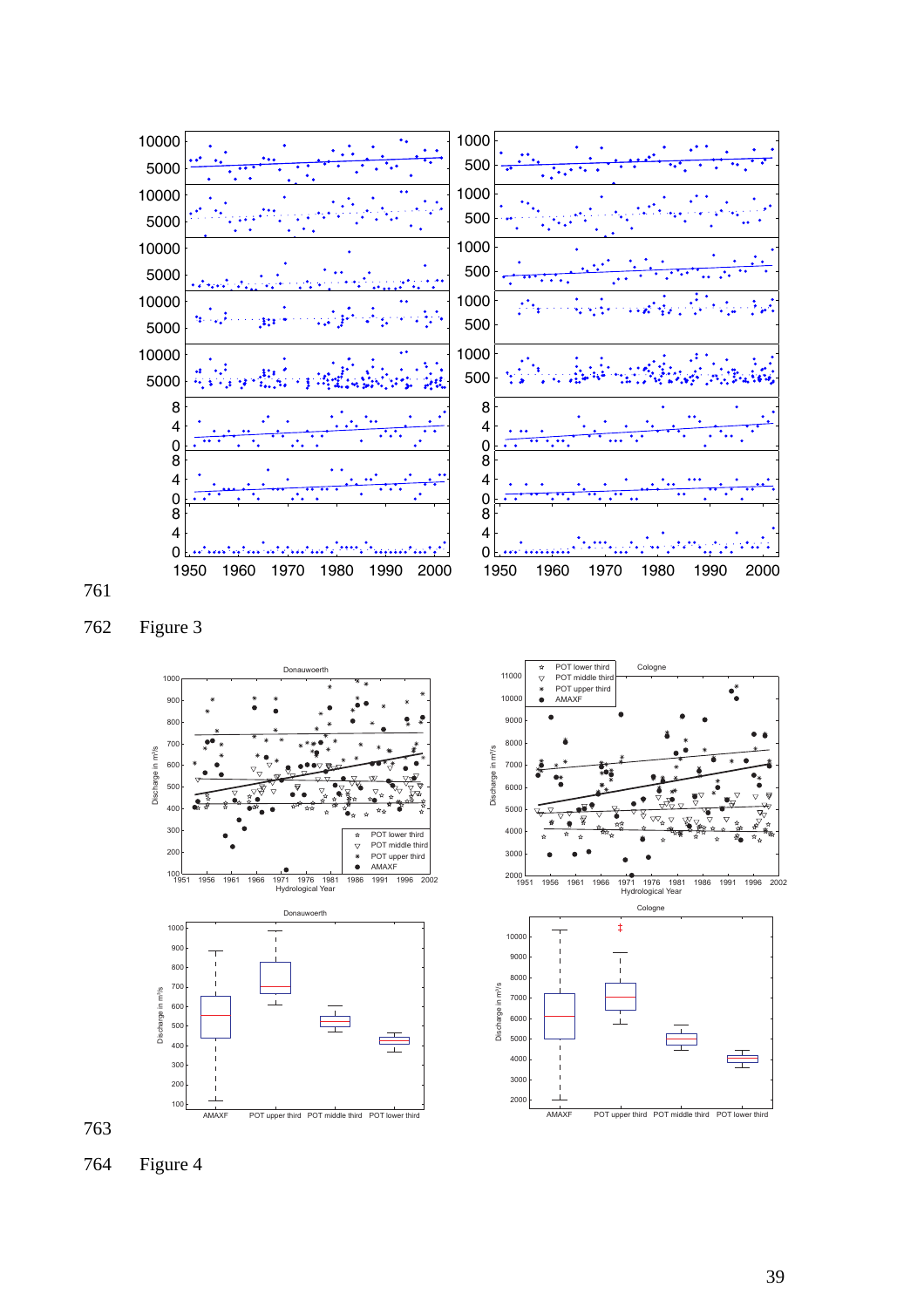







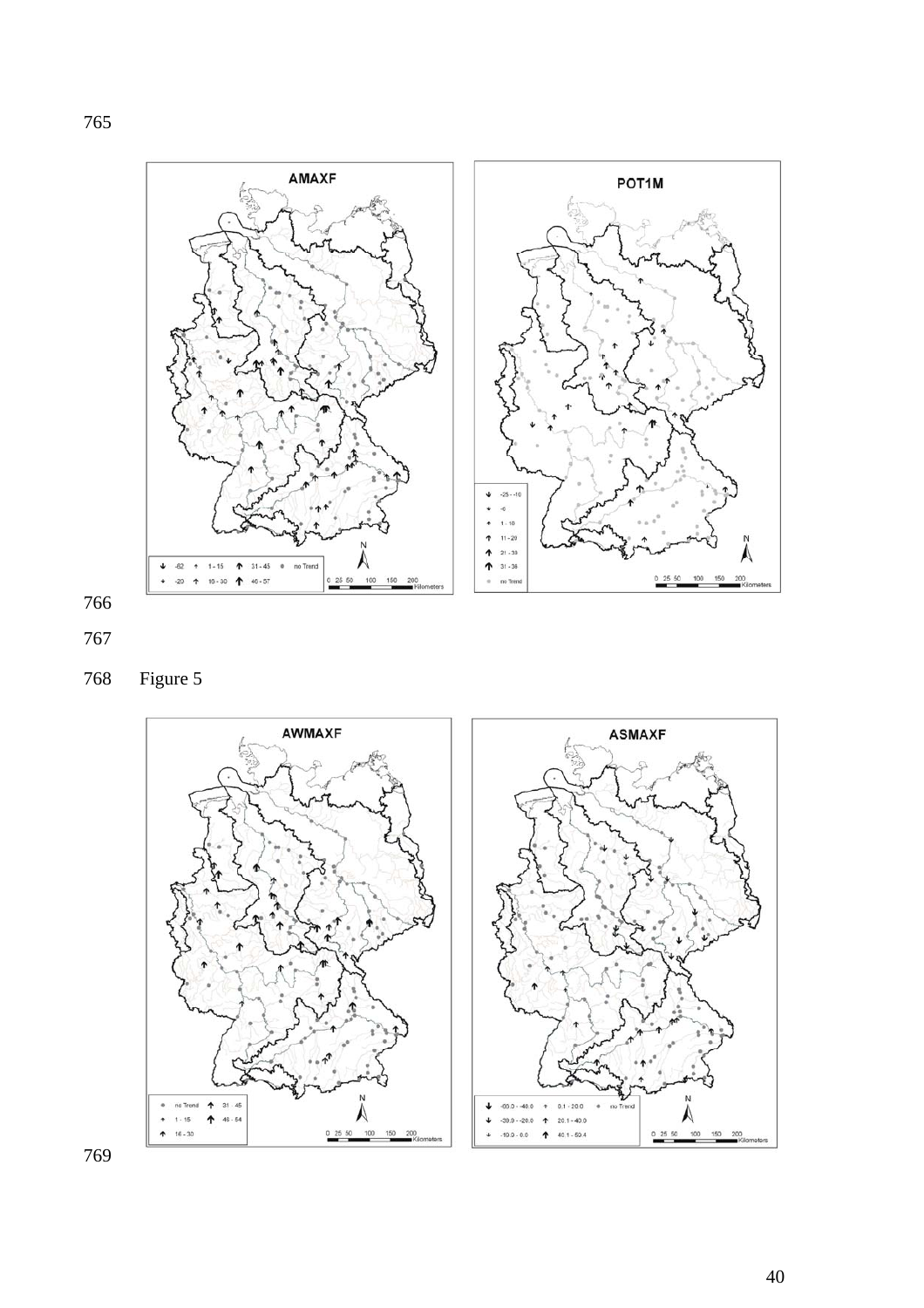770 Figure 6







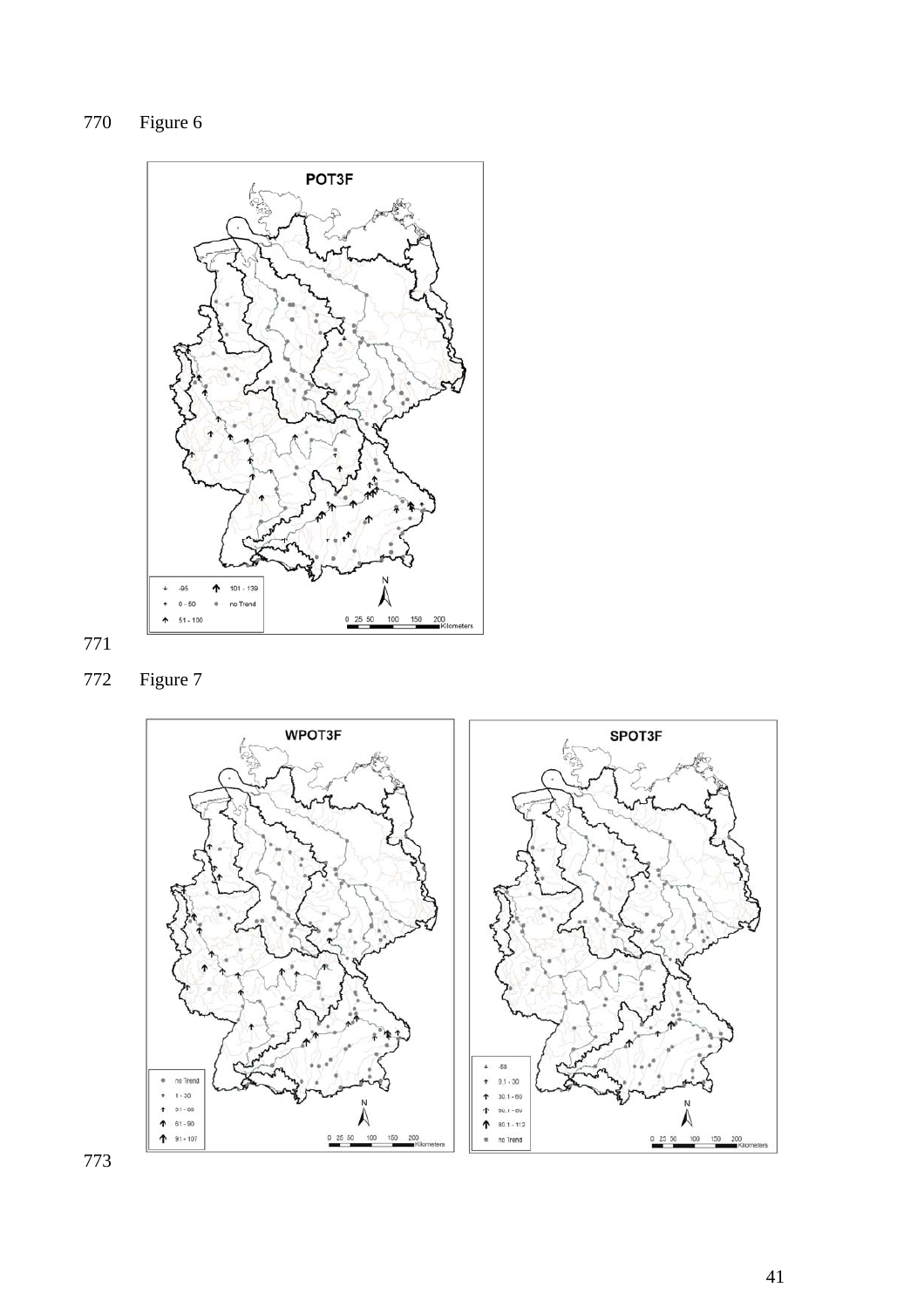# 

![](_page_42_Figure_3.jpeg)

780 Figure 9